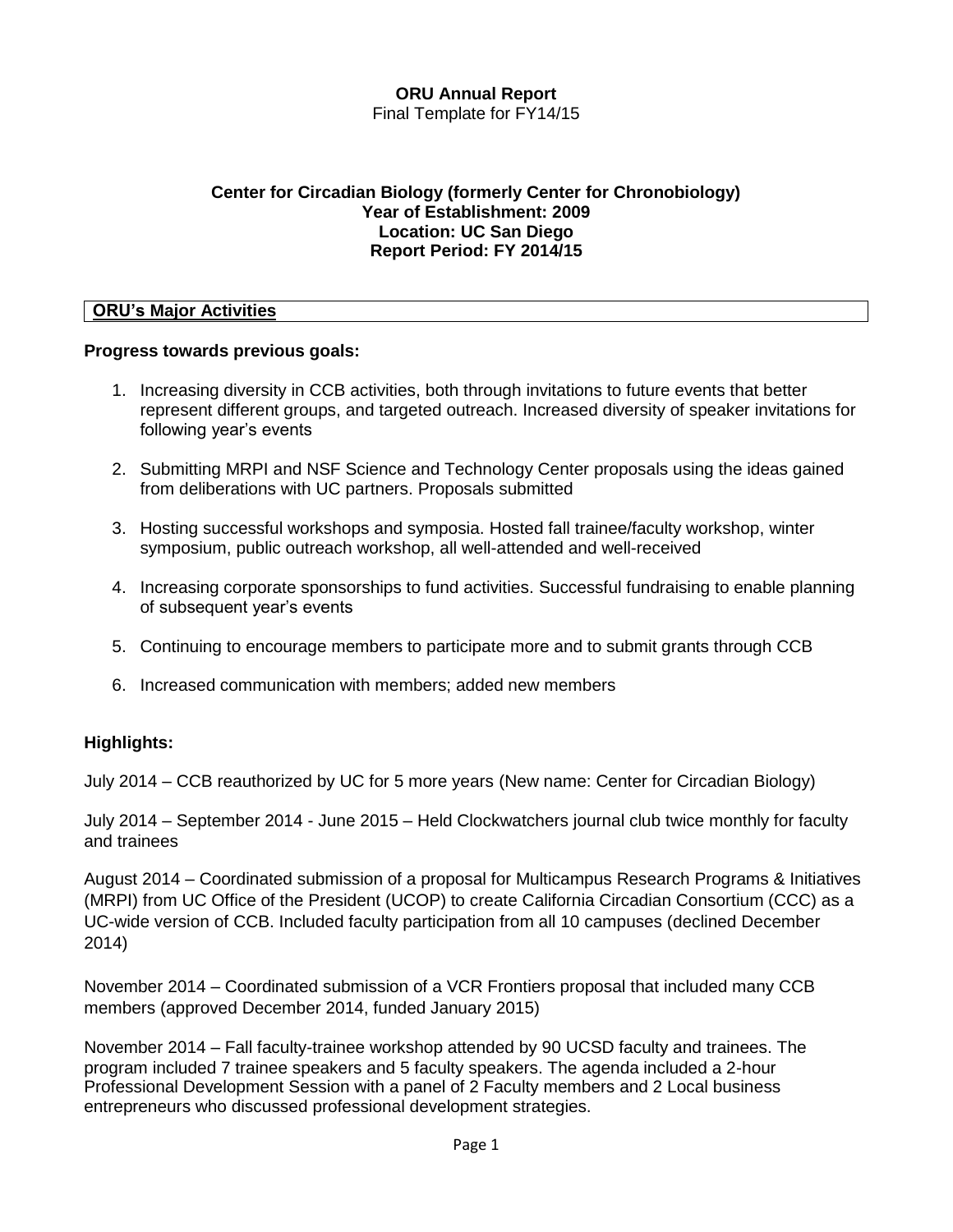December 2014 – Coordinated the submission of a proposal for the National Science Foundation Science and Technology Center competition entitled "Center for Biological Timing in the 21st Century (BT21)" that included many CCB members (not invited for full proposal)

January 2015 – March 2015 – Launch of BioClock Studio (integrated with CCB Symposium and fall clocks class)

January 2015 – UC Frontiers center grant (\$75K) funded, Grant helped to support networking for center development during the 6<sup>th</sup> annual symposium, and the 2<sup>nd</sup> CCB Workshop on Circadian Rhythms and Shiftwork.

February 2015 – 6th annual CCB Symposium *"From Cells to Clinic"*

This event is an annual highlight of CCB, known throughout the international community as an exceptional meeting. Featured 18 speakers (four women, one URM, one Latin American), 150 attendees, from over 35 institutions and companies. One featured speaker was Dr. Mark Rosekind, Head of the National Highway Safety Transportation Agency.

February 2015 – 2nd annual CCB "Workshop on Circadian Rhythms and Shiftwork" targeted for shiftworkers in the community. The workshop was held in concert with the symposium to leverage outside speakers. Featured 3 speakers, attracted 43 attendees, which included firefighters, police, RN's, UCSD medical students, and faculty from UCSD and other Institutions.

February 2015 – March 2015 – Professors Vinod Kumar (University of Delhi) and Sangeeta Rani (Lucknow University) visit Panda/Gorman labs as part of Indo-US science and Technology Center.

February 2015 – convened an annual meeting of the External Advisory Board in conjunction with the CCB Symposium.

April 2015 – Pan-UC Research Catalyst Award LOI submitted (not invited for full proposal)

April - August 2015 – CCB Website overhaul

May-July 2015 – Planning for the  $7<sup>th</sup>$  annual CCB symposium, with goal of improving diversity among speakers, to be held February 2016. Increased diversity of speakers for 2016: 8 women (2 URM) 10 men; 2 trainees.

May 2015- Jan 2016 – Vigorous fundraising (Sonia Ancoli-Israel, Susan Golden, David Welsh, Div Biol Sci development officer Brittany Lonero, Terry Peters, Pattie Magallanez)

May-July 2015 – Planning for  $3<sup>rd</sup>$  annual CCB "Workshop on Sleep, Health and Work Schedules" (Formerly called "Workshop on Circadian Rhythms and Shiftwork") to be held Feb 2016 in concert with the "From Cells to Clinic" symposium. Dropped registration fee.

Summer – Fall 2015 – Vigorous fundraising (Sonia Ancoli-Israel, Susan Golden, David Welsh, Div Biol Sci development officer Brittany Lonero, Terry Peters, Pattie Magallanez).

Summer, Fall 2015 – 3 new members added, one member left UCSD

Summer, Fall 2015 – Gorman and Golden develop online tutorials for 300-student clocks class (with support from grants from HHMI and a UC Instructional Technology program).

October 2015 – Clockwatchers journal club reset to once per month for 2015-16 academic year.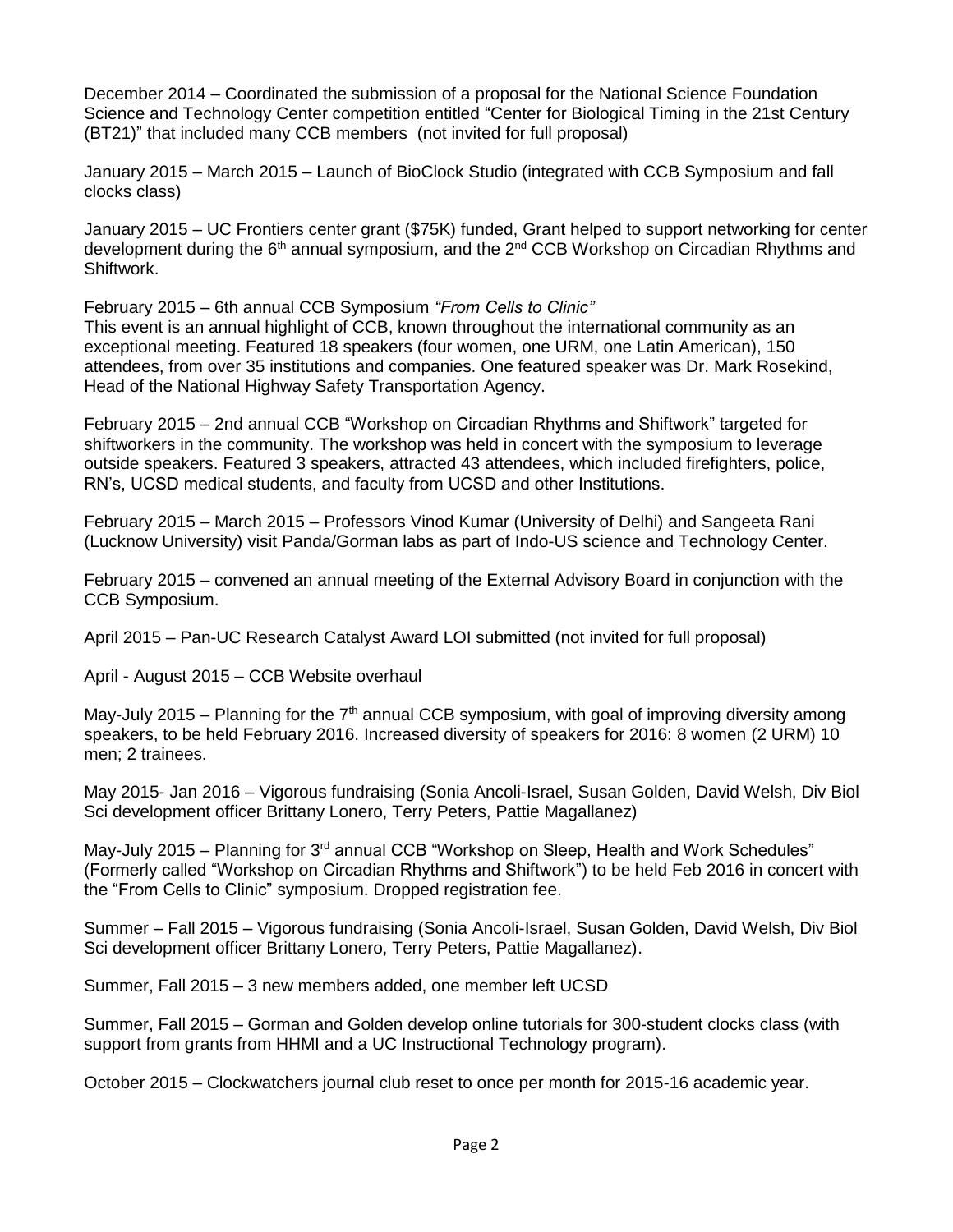November 2015 – Fall faculty/trainee workshop.

#### **ORU's Committees**

### **Executive Committee and Advisory Committee Meetings**

Executive Committee Meeting Dates: Jul 15, 1014; Aug 19, 2014; Sep 16, 2014; Oct 21, 2014; Nov 25, 2014; Dec 16, 2014; Jan 20, 2015; Feb 10, 2015; Mar 17, 2015; Apr 21, 2015; May 19, 2015; Jun 16, 2015.

External Advisory Board Committee Meeting held on February 25, 2015. In attendance: Gene Block (UCLA); Kate Holland (Vanda Pharmaceuticals); Steve Kay (USC); Margaret Moline (Eisai pharmaceutical Co.); Michael Young (The Rockefeller University); Phyllis Zee (Northwestern); Susan Golden (UCSD); Sonia Ancoli-Israel (UCSD); Stu Brody (UCSD); Michael Gorman (UCSD); Michael McCarthy (UCSD); Satchin Panda (SALK/UCSD); David Welsh (UCSD); and Dominic Landgraf (UCSD)

#### **Executive Committee and Advisory Committee Recommendations**

Overall, the external advisory committee is impressed with the activities of CCB, and especially with our commitment to training and outreach, and efforts to expand collaboration throughout California. Specific recommendations included:

- Using the External Board throughout the year, not only during our annual meeting.
- We should contact the Dean of Research in Health Sciences, to get the School of Medicine more involved;
- CCB should draw up a business plan or fundraising brochure to help promotion and fundraising;
- Fundraise for our strength in metabolism and obesity an emerging field;
- Expand our shiftwork workshop to include sleep disorders for circadian health and wellness;

#### **Executive Committee and Advisory Committee Documentation**

Copies of CCB executive committee and external advisory board minutes are attached as a separate document.

#### **Diversity Efforts**

Individual members of CCB participate in various diversity efforts that are reported through their home departments. In an effort to make specific contributions as an ORU, CCB is incorporating practices to improve diversity and inclusion in all of our activities.

 The speaker invitation list for the 2015 symposium (18 total) included four women, of whom two were Assistant Professors and two were from liberal arts colleges; one postdoctoral trainee (winner of the speaking slot as top speaker at the fall workshop); one African American colleague from Morehouse School of Medicine; and one Spanish-speaking colleague from Chile. Planning for the 2016 meeting increased female invited speaker participation to 10/18, including an African American and a Mexican colleague. Trainees were tasked to think deeply and consider diversity in preparing their list of preferred speakers as well.

#### **CCB members' contributions to diversity, presentations, and activities, July 2014 – June 2015:**

#### **Sonia Ancoli-Israel:**

#### **Study sections 2014:**

 Reviewer: Scientific Review Group NIH Special Emphasis Panel/Scientific Review Group 2015/01 ZRG1 BDCN-A (03) M, November 24, 2014

## **Study sections 2015:**

 Chair, National Institute on Aging Study Section, Sleep and Aging ZAG1 ZIJ-8 (J3), September 11, 2015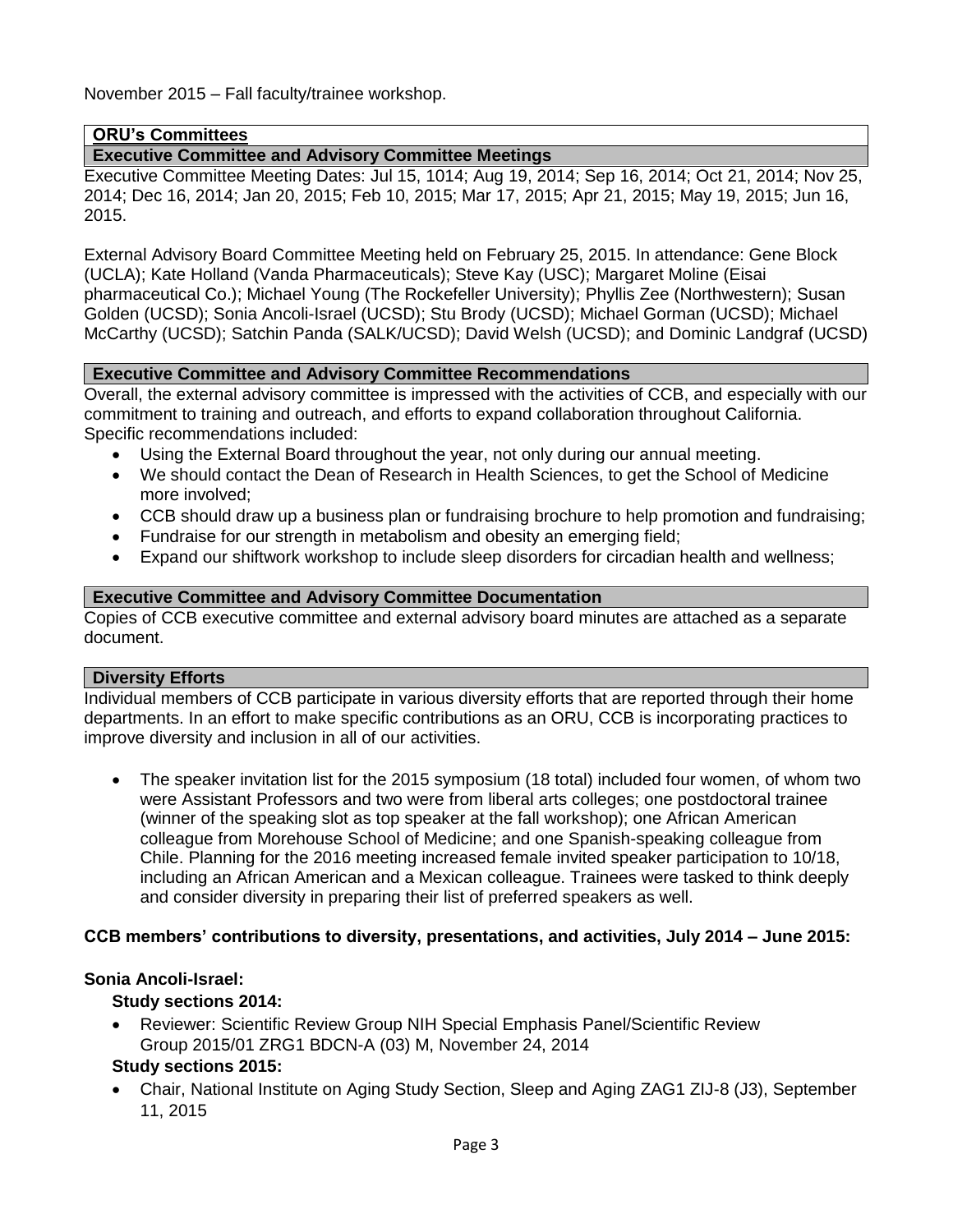### **Consulting 2014-15:**

Lacrima, Merck, NeuroVigil, Inc., Pernix

## **Ralph Greenspan:**

- Organizer, Cal-BRAIN Patient Advocacy Roundtable, Nov., 2014
- Speaker, Santa Clara Valley Brain Injury Assoc., Santa Clara, Feb. , 2015
- Speaker, SD Brain Injury Foundation Community Meeting, Feb., 2015
- Speaker, Brain Injury Assoc. of California Annual Meeting, Los Angeles, May 2015
- Speaker, Pacific Stroke Assoc. Annual Meeting, Mountain View, May 2015
- Interview on KFMB Radio, July 2015

## **Elizabeth Harrison (Postdoc in Gorman Lab):**

- Member of Graduate Women in Science and Association for Women in Science
- Sleep Education & Outreach, Healthy Kids Day, Peninsula YMCA, 2015
- Sleep Education & Outreach, Exceptional Family Member Program Activity & Resource Fair, 2015
- Sleep Implementation Science Workshop, Associated Professional Sleep Societies, 2015
- (2014-2015) I was a mentor for Expanding Your Horizons. This is a day-long local science conference for female students in 6-10th grade to encourage interest in STEM fields. From the website --"This unique event is designed to foster young girls' enthusiasm for STEM careers, inform them of professions and opportunities, and encourage them to continue their studies in science and math to reach their goals and objectives." This year (2015), Deborah May also participated as a mentor (she was an undergraduate at the time).
- I've mentored 20 research students, including Minority Access to Research Careers, Academic Connections Research Scholar Program, Academic Connections Internship Program, and Mathematics Engineering Science Achievement Scholar students (all designed to give minority or low-income, first-generation students access to research opportunities).

## **Thijs Walbeek (Graduate student in Gorman Lab):**

- I presented my research performed in the Gorman lab twice this year:
- 27th SLTBR meeting in San Diego (Jun 27-28, 2015)
- European Biological Rhythm society: EBRS/WCC meeting in Manchester. (Aug 2-6, 2015) [\(http://www.ebrswcc2015.ls.manchester.ac.uk/\)](http://www.ebrswcc2015.ls.manchester.ac.uk/))

## **Hanne Hoffmann (Postdoc in Pam Mellon Lab):**

- **Outreach** Every quarter the last 2 years I have given lab tours to students from the UCSD SURO program (Society of Undergraduate Research and Outreach). The SURO program is dedicated to connecting undergraduate students, particularly underrepresented high school students, to research. During the workshop we discussed fertility and what disrupts fertility (including circadian rhythm disruption). We set up a small workshop to illustrate how we do experiments and data interpretation.
- **Funding obtained for student** Helped my undergraduate student obtain a 2015 Summer Research Fellowship (SRF) from the Endocrine Society to study how weak circadian rhythms affect hormone release in the hypothalamic-pituitary-gonadal axis. This grant by the Endocrine Society provides a \$4,000 stipend to the student which will support their participation in the research project described in their application. This award also includes travel to attend ENDO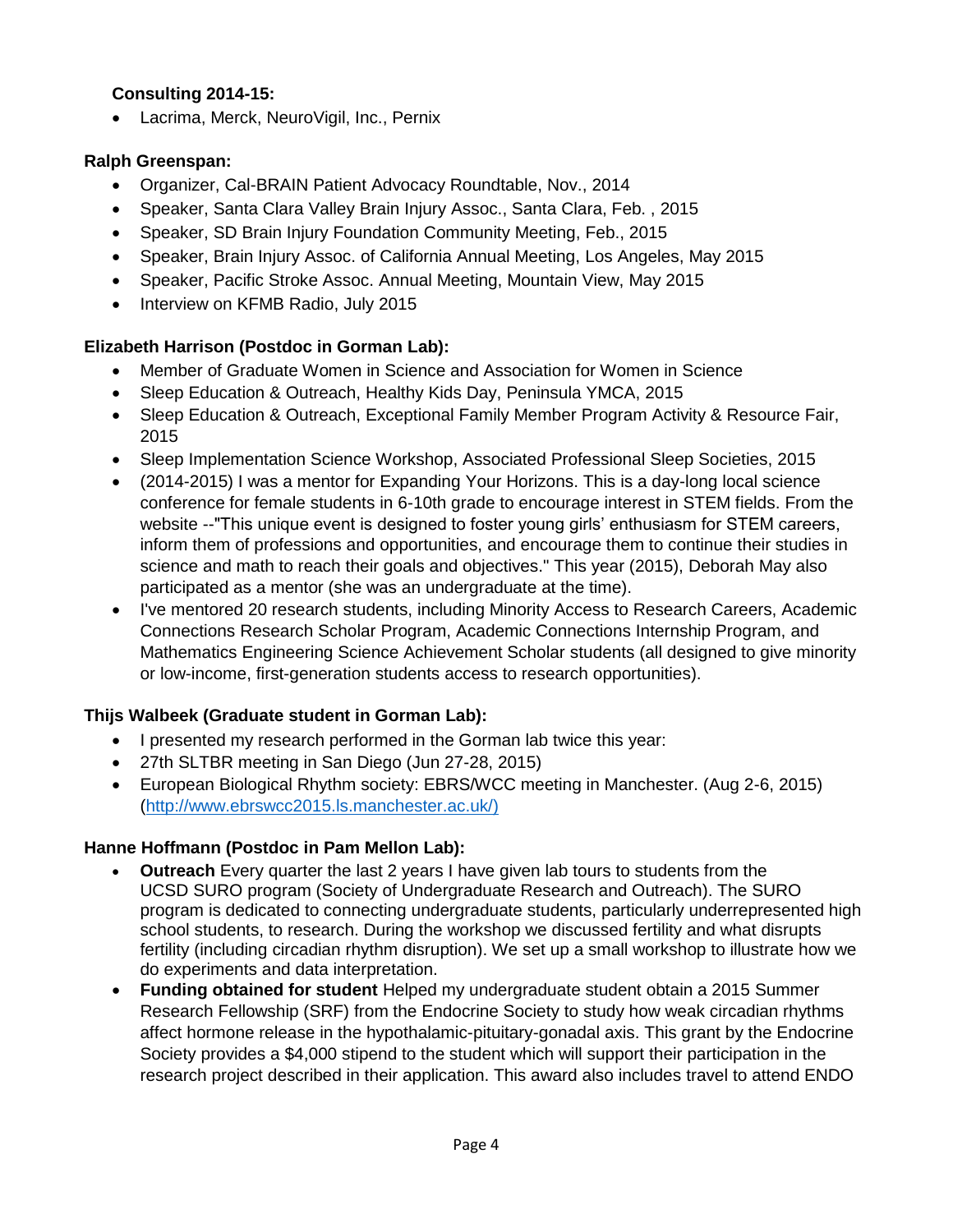2015, the Society's 97<sup>th</sup> Annual Meeting & Expo being held in San Diego, CA from March 5-8, 2015, and covers housing and travel.

 Mentored STEP-UP student from UVA. The STEP-Up program at NIDDK gives underrepresented persons the opportunity to participate in a short-term research project at the university of their choice. My student worked on a project addressing how disrupted circadian rhythms affect estrous cyclic (Summer 2015)

## **Carrie Partch:**

- Pacific Collegiate Charter School Women in Science (Santa Cruz, CA 2015)
- Grad school prep panel discussion, PREP program, August 2015
- ACCESS program mentoring luncheons (annually) in February (lunch and discussion with ~10- 15 students)
- ACCESS lab tours and research presentations (annually) in October
- UCSC STEM Transfer Day lab tour (to encourage primarily underrepresented transfer students to join STEM programs), Oct. 2014
- NIH-funded ACCESS program, Summer 2015 Marisol Sanchez
- NIH-funded PREP postbac program, July 2015-June 2016 Francisco Mendez

## **Gena Glickman:**

- Guided students in the development of study ideas/design for small summer, Masters and Doctoral thesis projects.
- Assisted and instructed in the production of conference posters and powerpoint presentations. This academic model of training is currently being employed at the Naval Health Research Center within a formal internship program.
- Provided educational materials and activities that promote sleep health in young children and their parents through local community events and organizations, including specially designed programs for military families.

### **Susan Golden:**

- Nominated al URM undergraduate tudent for HHMI's EXROP program, through which he is worked at Brandeis summer 2015
- Laboratory tours and presentations for school children and undergraduates, usually 2-3 groups per year
- Currently serving on the Diversity Committee of the Division of Biological Sciences
- Currently serving as the Faculty Equity Advisor, working to improve practices for recruitment and retention of members of underrepresented groups and to ensure an inclusive work environment
- Mentored a disabled veteran postdoctoral candidate to obtain an NSF fellowships

## **David Welsh:**

Mentored Portuguese postdoc trainee visitor Rita Barandas, 12/14 - 5/15

## **Joseph Boyd (Postdoc Golden Lab):**

 Gave talks on circadian research to a STEM class consisting of international students in the American Language Program at Cal State Fullerton in fall 2014 and spring 2015

### $\bullet$

## **Barbara Perry:**

 Faculty Mentor - Building Interdiscplinary Research Careers in Women's Health BIRCWH) K12 Award December, 2014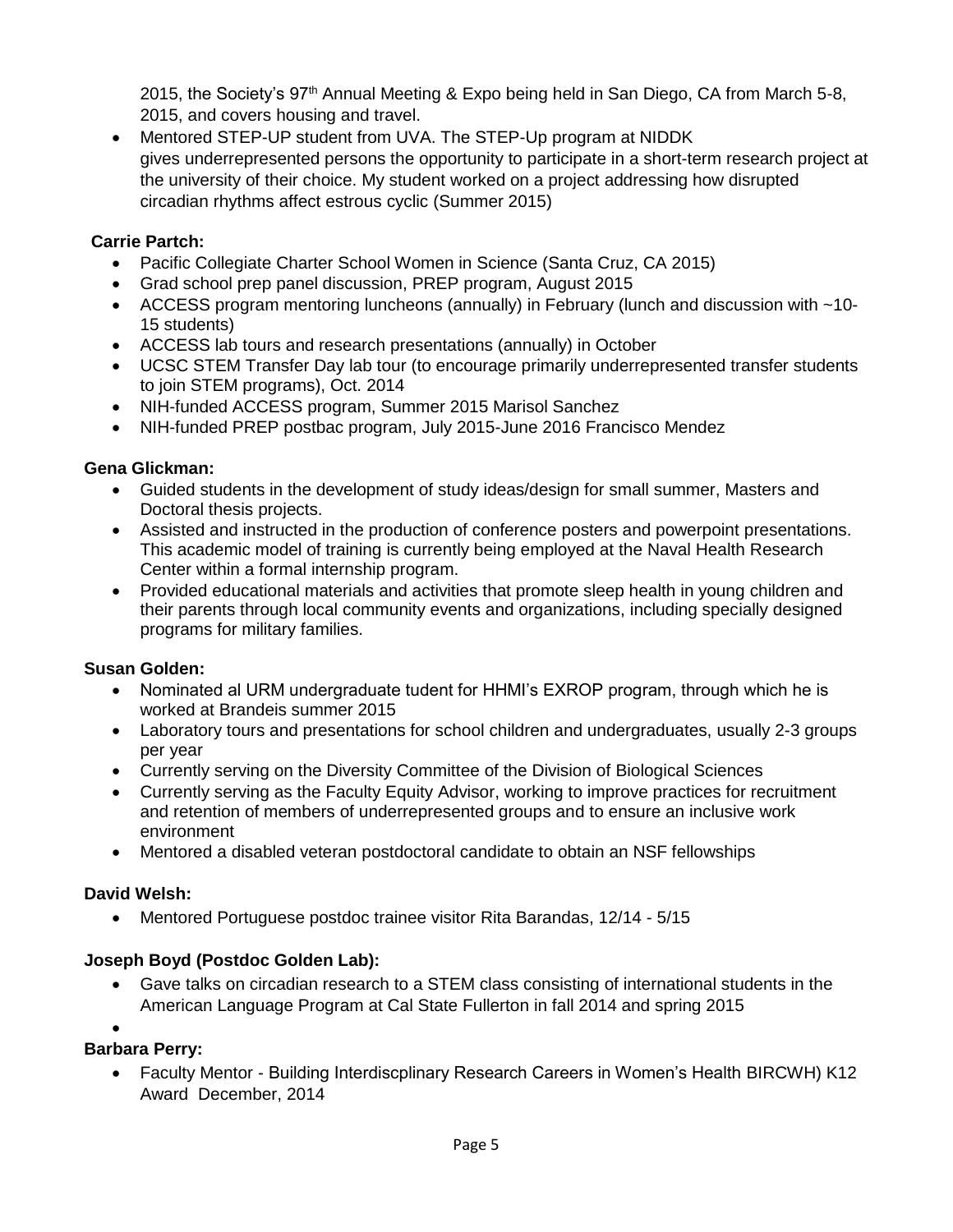- Building Interdisciplinary Research Careers in Women's Health (BIRCWH). Invited lecture: Women's Mood Disorders. UCSD, April 28, 2015
- Parry BL: Chronobiology of Women's Mood Disorders. Invited lecture. Hillcrest Seminar, sponsored by the CTRI. May 20, 2015

#### **ORU Goals for the coming year**

- Evaluate, prioritize, and implement recommendations from the external advisory board
- Continue to Increase diversity in CCB activities
- Improve media coverage of CCB events
- Continue to host successful workshops and symposia
- Work with the campus development office to increase corporate and private fundraising
- Submit additional group grants, seeking center-level funding

#### **Other Income**

#### **Comments on the Campus Data Report**

*The Campus Data report incorrectly reflects the space assigned to the Center for Circadian Biology. CCB is assigned two administrative offices and a conference room. The total is 558 square feet.*

#### **STAFF & PARTICIPANTS**

|                       |                      |                                   |            | <b>END</b>  | <b>HOME DEPARTMENT</b>      |
|-----------------------|----------------------|-----------------------------------|------------|-------------|-----------------------------|
| <b>TYPE</b>           | <b>NAME</b>          | <b>TITLE</b><br><b>START DATE</b> |            | <b>DATE</b> | or INSTITUTION              |
|                       |                      |                                   |            |             | <b>Biological Sciences,</b> |
| Director              | Golden, Susan        | Professor                         | 7/1/2009   |             | Molecular                   |
| Associate             |                      | Associate                         |            |             |                             |
| Director              | Welsh, David         | Professor                         | 7/1/2009   |             | Psychiatry                  |
| External              |                      | Chancellor-                       |            |             | <b>UCLA Chancellor's</b>    |
| <b>Advisory Board</b> | Block, Gene          | Professor                         | 5/1/2011   |             | Office                      |
| External              |                      | <b>VP</b>                         |            |             | Vanda Pharmaceuticals       |
| <b>Advisory Board</b> | Holland, Kate        | Marketing/Sales                   | 10/15/2014 |             | Inc.                        |
| External              |                      |                                   |            |             | University of Southern      |
| <b>Advisory Board</b> | Kay, Steve           | Dean-Professor                    | 7/1/2012   |             | California                  |
| External              |                      |                                   |            |             |                             |
| <b>Advisory Board</b> | Moline, Margaret     | PhD, Director                     | 9/1/2012   |             | Eisai, Inc.                 |
| External              |                      |                                   |            |             |                             |
| <b>Advisory Board</b> | Takahashi, Joseph    | Professor                         | 5/1/2011   |             | UT Southwestern             |
| External              |                      |                                   |            |             | The Rockefeller             |
| <b>Advisory Board</b> | Young, Michael       | Professor                         | 5/1/2011   |             | University                  |
| External              |                      |                                   |            |             | Northwestern                |
| <b>Advisory Board</b> | Zee, Phyllis         | Professor                         | 5/1/2011   |             | University                  |
| Executive             |                      | Professor                         |            |             |                             |
| Committee             | Ancoli-Israel, Sonia | Emeritus                          | 7/1/2009   |             | Psychiatry                  |
| Executive             |                      | Professor                         |            |             | <b>Biological Sciences,</b> |
| Committee             | Brody, Stu           | Emeritus                          | 7/1/2009   |             | Molecular                   |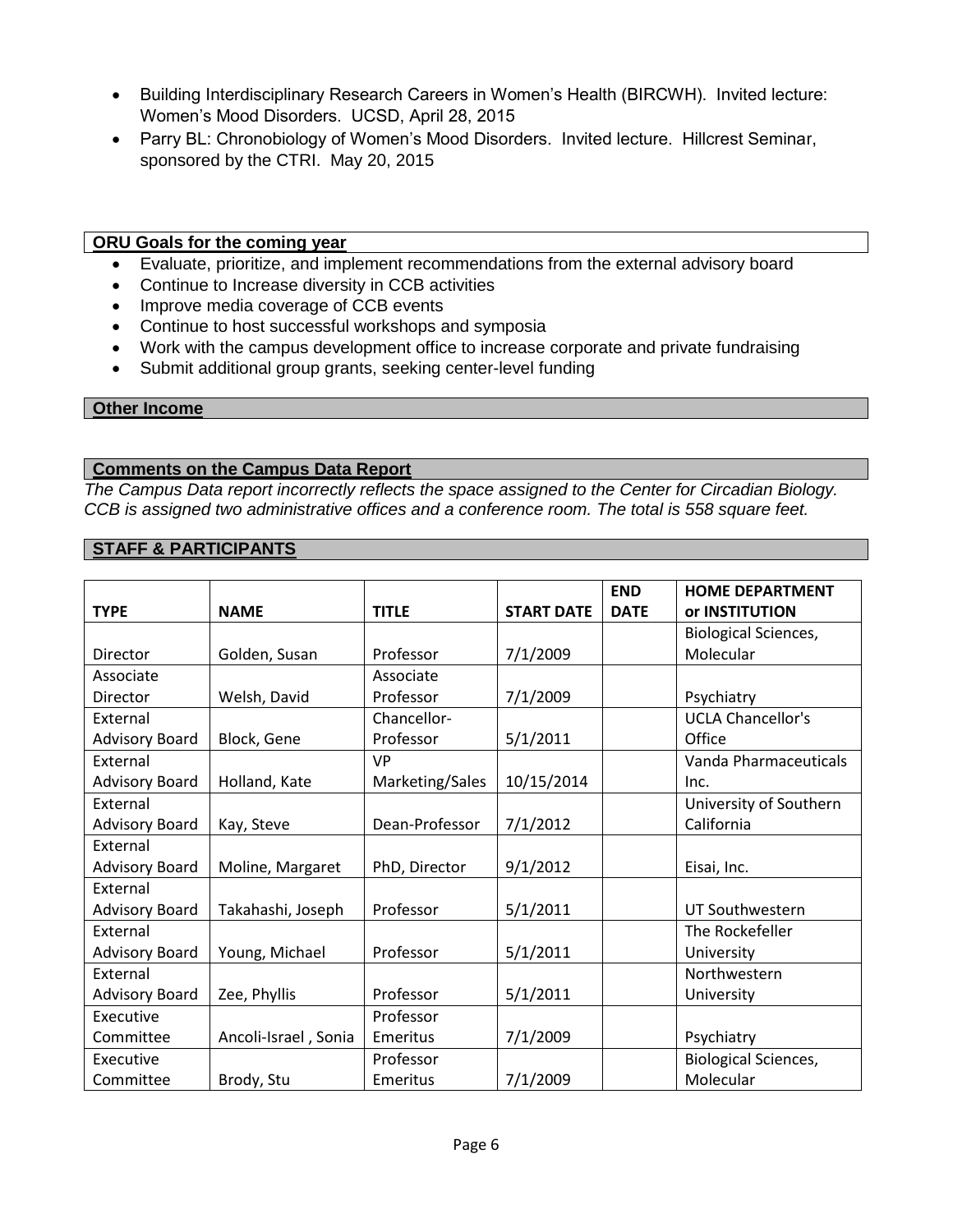| Executive      |                   |                   |           |                               |
|----------------|-------------------|-------------------|-----------|-------------------------------|
| Committee      | Gorman, Michael   | Professor         | 7/1/2009  | Psychology                    |
| Executive      | Assistant         |                   |           |                               |
| Committee      | McCarthy, Michael | Professor         | 5/1/2011  | Psychiatry                    |
| Executive      |                   | Asst. Adjunct     |           |                               |
| Committee      | Panda, Satchin    | Professor         | 7/1/2009  | Salk, Biological Sciences     |
| <b>CCB Lab</b> |                   |                   |           |                               |
| Member         | Schoeller, Erica  | Postdoc Fellow    | 8/30/2013 | <b>Reproductive Medicine</b>  |
| Faculty        |                   |                   |           |                               |
| Member         | Bechtel, William  | Professor         | 7/1/2009  | Philosophy                    |
| Faculty        |                   |                   |           |                               |
| Member         | Chory, Joanne     | Professor         | 7/1/2009  | Salk, Biological Sciences     |
| Faculty        |                   |                   |           |                               |
| Member         | Desplats, Paula   | Asst Professor    | 7/31/2014 | Neurosciences                 |
| Faculty        |                   | Project Scientist |           |                               |
| Member         | Elliott, Jeff     | Emeritus          | 7/1/2009  | Psychiatry                    |
| Faculty        |                   |                   |           |                               |
| Member         | Ellisman, Mark    | Professor         | 7/5/2011  | Neurosciences                 |
| Faculty        |                   |                   |           |                               |
| Member         | Evans, Ronald     | Professor         | 7/1/2009  | Salk, Biological Sciences     |
| Faculty        |                   | Research          |           | Kavli Institute for Brain     |
| Member         | Greenspan, Ralph  | Scientist         | 7/1/2009  | & Mind                        |
| Faculty        |                   |                   |           | <b>Biological Sciences,</b>   |
| Member         | Hasty, Jeff       | Professor         | 7/1/2009  | Bioengineering                |
| Faculty        |                   |                   |           |                               |
| Member         | Holmes, Todd      | Professor         | 1/24/2011 | <b>UC</b> Irvine              |
| Faculty        |                   | Assistant         |           |                               |
| Member         | Huberman, Andy    | Professor         | 1/1/2011  | Neurobiology                  |
| Faculty        | Hwa, Terence      |                   |           |                               |
| Member         | (Terry)           | Professor         | 7/1/2009  | Physics                       |
| Faculty        |                   | Assistant         |           |                               |
| Member         | Joiner, William   | Professor         | 7/1/2009  | Pharmacology                  |
| Faculty        | Kauffman,         | Assistant         |           |                               |
| Member         | Alexander (Sasha) | Professor         | 7/1/2009  | <b>Reproductive Medicine</b>  |
| Faculty        |                   |                   |           |                               |
| Member         | Kelsoe, John      | Professor         | 9/21/2011 | Psychiatry                    |
| Faculty        |                   | Professor         |           |                               |
| Member         | Kripke, Daniel    | Emeritus          | 7/1/2009  | Psychiatry                    |
| Faculty        | Lamia, Katja      | Assistant         | 9/1/2010  | The Scripps Research          |
| Member         |                   | Professor         |           | Institute                     |
| Faculty        | LiWang, Andy      | Associate         | 9/1/2010  | <b>UC Merced</b>              |
| Member         |                   | Professor         |           |                               |
| Faculty        | MacLeod, Don      | Professor         | 3/12/2015 | Psychology                    |
| Member         |                   |                   |           |                               |
| Faculty        |                   |                   |           | Medicine - Sleep,             |
| Member         | Malhotra, Atul    | Professor, MD     | 8/30/2013 | <b>Pulmonary and Critical</b> |
|                |                   |                   |           | Care                          |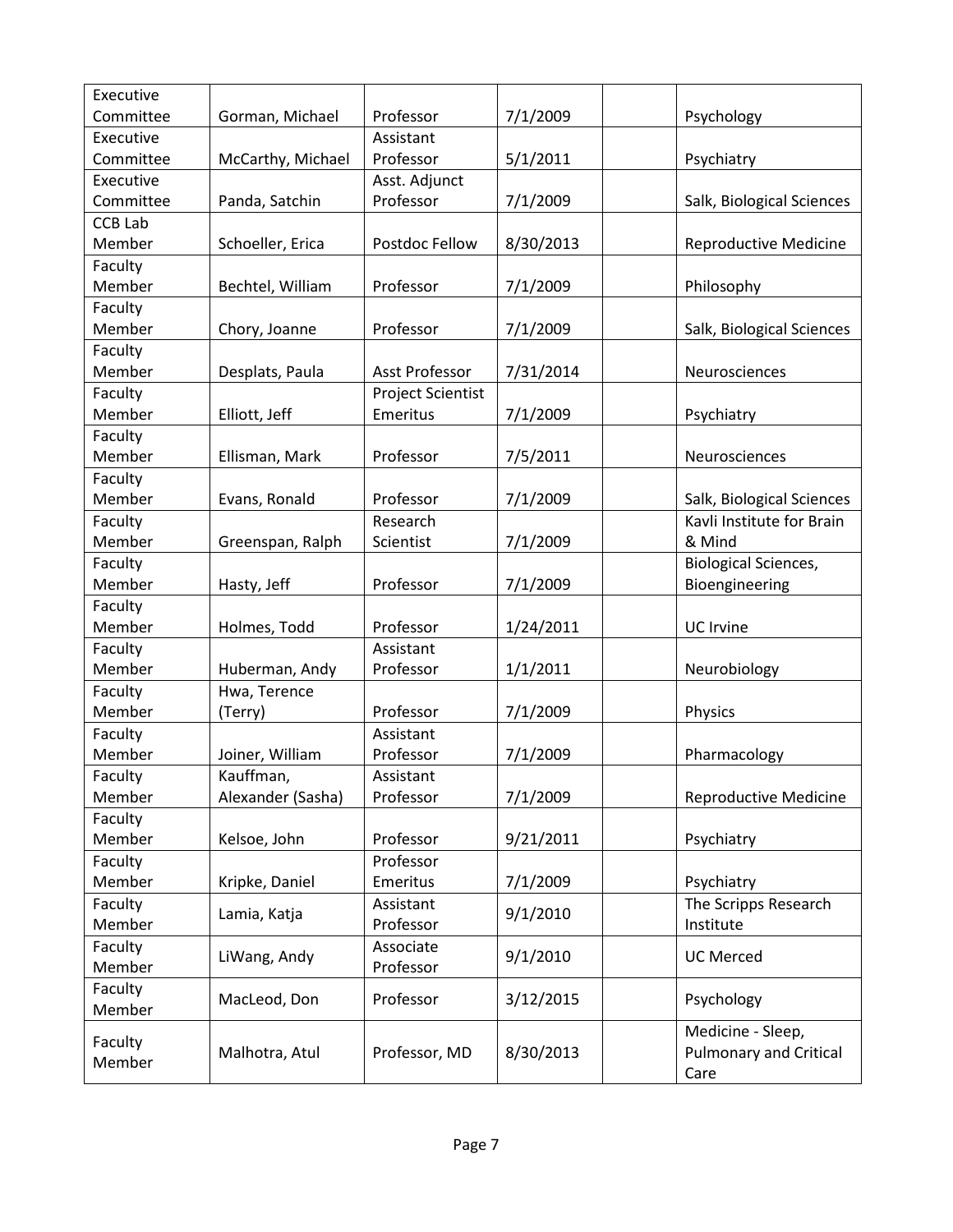| Faculty<br>Member        | Mednick, Sara            | Assistant<br>Adjunct<br>Professor | 7/1/2009   | Psychology                                          |
|--------------------------|--------------------------|-----------------------------------|------------|-----------------------------------------------------|
| Faculty<br>Member        | Mellon, Pamela           | Professor                         | 7/1/2009   | <b>Reproductive Medicine</b>                        |
| Faculty<br>Member        | Montminy, Marc           | Adjunct<br>Professor              | 7/1/2009   | Salk, Biological Sciences                           |
| Faculty<br>Member        | Nievergelt,<br>Caroline  | Assistant<br>Adjunct<br>Professor | 5/1/2011   | Psychiatry                                          |
| Faculty<br>Member        | Parry, Barbara           | Professor                         | 7/1/2009   | Psychiatry                                          |
| Faculty<br>Member        | Partch, Carrie           | Assistant<br>Professor            | 9/28/2011  | <b>UC Santa Cruz</b>                                |
| Faculty<br>Member        | Pruneda-Paz, Jose        | Assistant<br>Professor            | 7/10/2009  | <b>Biological Sciences, Cell</b><br>& Developmental |
| Faculty<br>Member        | Rickard, Timothy         | Professor                         | 7/1/2009   | Psychology                                          |
| Faculty<br>Member        | Rulkov, Nikolai          | Research<br>Scientist             | 11/1/2010  | <b>BioCircuits Institute</b><br>(BCI)               |
| Faculty<br>Member        | Sears, Dorothy<br>(Dody) | Associate<br>Professor            | 1/13/2015  | Medicine                                            |
| Faculty<br>Member        | Sejnowski, Terry         | Professor                         | 9/1/2010   | Salk, Computer Science<br>and Engineering           |
| Faculty<br>Member        | Spitzer, Nicholas        | Professor                         | 7/10/2009  | Neurobiology                                        |
| Faculty<br>Member        | Tsimring, Lev            | Research<br>Scientist             | 7/1/2010   | <b>BioCircuits Institute</b><br>(BCI)               |
| <b>CCB Lab</b><br>Member | Abrahamsen, Adele        | Research<br>Scientist             | 7/10/2009  | Center for Research in<br>Language                  |
| <b>CCB Lab</b><br>Member | Afetian, Megan           | Research Tech                     | 9/1/2010   | The Scripps Research<br>Institute                   |
| <b>CCB Lab</b><br>Member | Aimon, Sophie            | Postdoc                           | 9/27/2012  | Kavli Institute for Brain<br>& Mind                 |
| <b>CCB Lab</b><br>Member | Applebee, Kenyon         | Postdoc                           | 6/30/2011  | Kavli Institute for Brain<br>& Mind                 |
| <b>CCB Lab</b><br>Member | Avanzino, Julie          | Undergraduate<br>Student          | 1/7/2012   | Psychiatry                                          |
| <b>CCB Lab</b><br>Member | Bittihn, Philip          | Postdoc                           | 12/13/2011 | <b>BioCircuits Institute</b><br>(BCI)               |
| <b>CCB Lab</b><br>Member | Bonaldi, Katia           | Postdoc                           | 7/5/2011   | <b>Biological Science, Cell</b><br>Development      |
| <b>CCB Lab</b><br>Member | Bordowitz, Juliana       | Postdoc                           | 7/10/2009  | Kavli Institute for Brain<br>& Mind                 |
| <b>CCB Lab</b><br>Member | Borek, Bart              | Postdoc                           | 10/3/2012  | <b>BioCircuits Institute</b>                        |
| <b>CCB Lab</b><br>Member | Boyd, Joseph             | Postdoc                           | 10/11/2011 | Center for Circadian<br>Biology (CCB)               |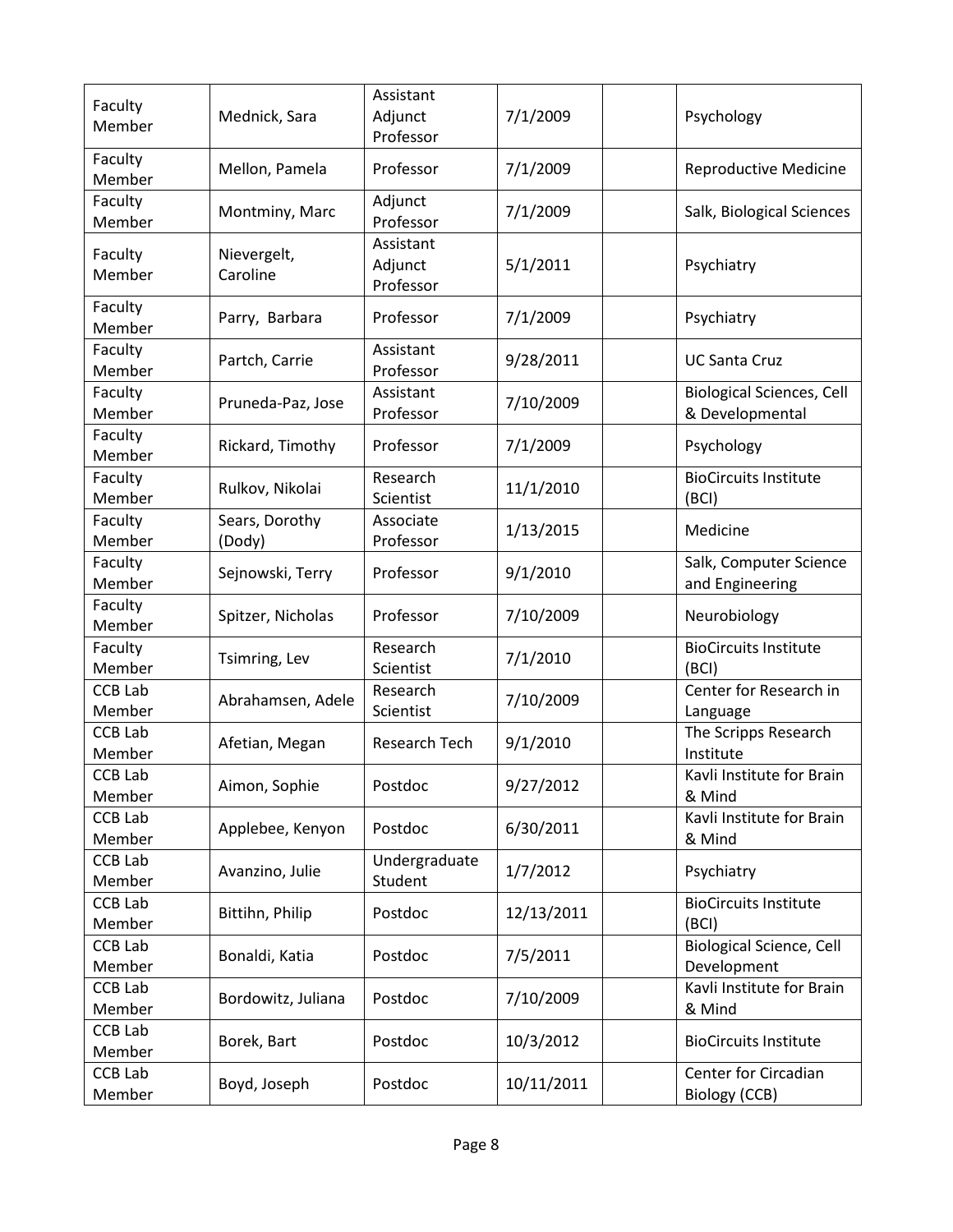| <b>CCB Lab</b><br>Member | Chaix, Amandine     | Postdoc Fellow<br>9/20/2011 |            | Salk, Biological Sciences |                              |
|--------------------------|---------------------|-----------------------------|------------|---------------------------|------------------------------|
| <b>CCB Lab</b>           | Chang, Yonggang     | 4/27/2011<br>Postdoc        |            |                           | UC Merced - School of        |
| Member                   | (Tyler)             |                             |            |                           | <b>Natural Sciences</b>      |
| <b>CCB Lab</b>           | Chavan, Archana     | Postdoc                     | 8/13/2014  |                           | UC Merced - School of        |
| Member                   |                     |                             |            |                           | <b>Natural Sciences</b>      |
| <b>CCB Lab</b>           | Chen, You           | Postdoc                     | 2/19/2013  | 2/18/15                   | Center for                   |
| Member                   |                     |                             |            |                           | Chronobiology (CCB)          |
| <b>CCB Lab</b>           | Clark, Daniel       | Assistant I                 | 7/10/2009  |                           | <b>Reproductive Medicine</b> |
| Member                   |                     |                             |            |                           |                              |
| <b>CCB Lab</b>           | Cohen, Susan        | Postdoc                     | 7/10/2009  |                           | Center for Circadian         |
| Member                   |                     |                             |            |                           | Biology (CCB)                |
| <b>CCB Lab</b>           |                     | Assistant                   |            |                           | <b>BioCircuits Institute</b> |
| Member                   | Cookson, Natalie    | Research Sci                | 7/10/2009  |                           | (BCI)                        |
| <b>CCB Lab</b>           |                     |                             |            |                           | <b>BioCircuits Institute</b> |
| Member                   | Cookson, Scott      | Postdoc                     | 3/10/2014  |                           | (BCI)                        |
| <b>CCB Lab</b>           |                     |                             |            |                           |                              |
| Member                   | Daulo, Anthony      | Writer Sr.                  | 6/15/2015  |                           |                              |
| <b>CCB Lab</b>           |                     |                             |            |                           | Division of Biological       |
| Member                   | Diamond, Spencer    | Postdoc                     | 4/26/2011  |                           | Sciences                     |
| <b>CCB Lab</b>           |                     |                             |            |                           | <b>BioCircuits Institute</b> |
| Member                   | Didovyk, Andriy     | Postdoc                     | 12/13/2011 |                           | (BCI)                        |
| <b>CCB Lab</b>           |                     | <b>Staff Research</b>       |            |                           |                              |
| Member                   | Diemer, Tanja       | Associate II                | 7/27/2011  |                           | Psychiatry                   |
| <b>CCB Lab</b>           |                     |                             |            |                           | <b>BioCircuits Institute</b> |
| Member                   | Ferry, Michael      | Postdoc                     | 7/10/2009  |                           | (BCI)                        |
| <b>CCB Lab</b>           | Fernandes,          | Undergrad                   |            |                           |                              |
| Member                   | Malcom              | Student                     | 6/29/2011  |                           | Psychiatry                   |
| <b>CCB Lab</b>           |                     |                             |            |                           |                              |
| Member                   | Glickman, Gena      | Postdoc                     | 7/10/2009  |                           | Psychology                   |
| <b>CCB Lab</b>           | Harrison, Elizabeth |                             |            |                           |                              |
| Member                   | (Liz)               | Postdoc                     | 7/10/2009  |                           | Psychology                   |
| CCB Lab                  |                     |                             |            |                           |                              |
| Member                   | Hoffmann, Hanne     | Postdoc                     | 6/30/2011  |                           | <b>Reproductive Medicine</b> |
|                          |                     | Undergraduate               |            |                           |                              |
| <b>CCB Lab</b>           | Huang, Polly        | Rotation                    | 6/30/2011  | 1/1/16                    | <b>Reproductive Medicine</b> |
| Member                   |                     | Student                     |            |                           |                              |
| <b>CCB Lab</b>           |                     | Research                    |            |                           | The Scripps Research         |
| Member                   | Huber, Anne-Laure   | Associate                   | 1/7/2012   |                           | Institute                    |
| CCB Lab                  |                     |                             |            |                           | Center for Circadian         |
| Member                   | Jeong, Young Mi     | SR1                         | 2/2/2015   |                           | Biology (CCB)                |
| <b>CCB Lab</b>           |                     |                             |            |                           | <b>BioCircuits Institute</b> |
| Member                   | Jin, Meng           | Postdoc                     | 9/28/2012  |                           | (BCI)                        |
| <b>CCB Lab</b>           |                     | Undergraduate               |            |                           |                              |
| Member                   | Johnson, Jeremy     | Student                     | 2/7/2012   |                           | Psychology                   |
|                          |                     |                             |            |                           | Center for Circadian         |
| CCB Lab                  | Kanjanakantorn,     | Undergraduate               | 2/4/2014   |                           |                              |
| Member                   | Pichaporn           | Student                     |            |                           | Biology (CCB)                |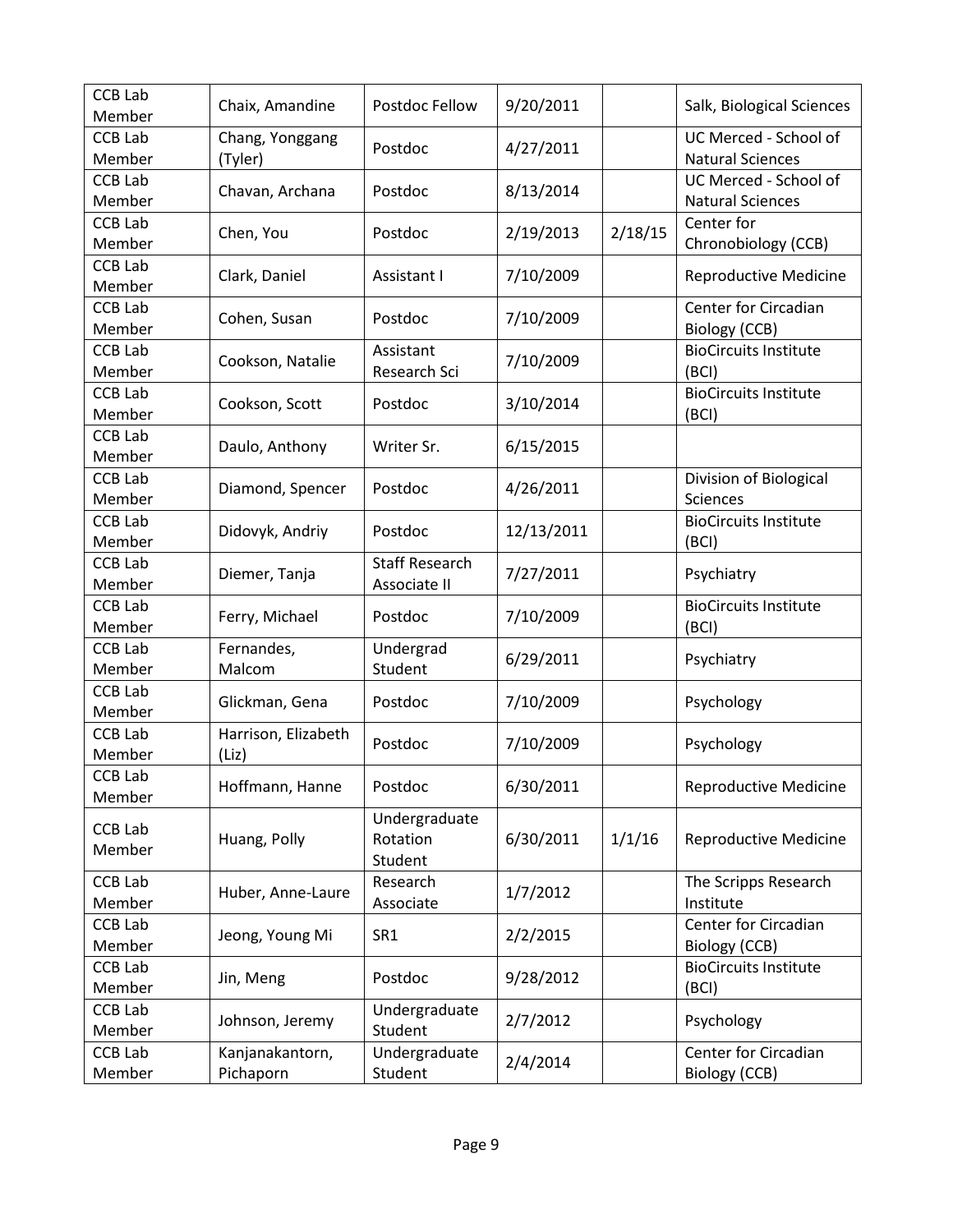| <b>CCB Lab</b><br>Member | Katsuki, Takeo                  | <b>Assistant Project</b><br>Scientist | 7/10/2009  |         | Kavli Institute for Brain<br>& Mind         |
|--------------------------|---------------------------------|---------------------------------------|------------|---------|---------------------------------------------|
| <b>CCB Lab</b><br>Member | Kim, Minsu                      | Postdoc                               | 9/8/2011   |         | Physics                                     |
| <b>CCB Lab</b><br>Member | Kim, Yong Ick                   | Postdoc                               | 2/3/2014   | 6/30/15 | Center for Circadian<br>Biology (CCB)       |
| <b>CCB Lab</b><br>Member | Lainscsek, Claudia              | <b>Assistant Project</b><br>Scientist | 9/29/2011  |         | <b>Biological Science,</b><br>Neurosciences |
| <b>CCB Lab</b><br>Member | Le, Hiep                        | Research<br>Assistant                 | 7/10/2009  |         | Salk, Biological Sciences                   |
| <b>CCB Lab</b><br>Member | Liu, Liangi                     | Associate<br>Project Scientist        | 7/10/2009  |         | Psychiatry                                  |
| <b>CCB Lab</b><br>Member | Long, Jaimie                    | Undergraduate<br>Student              | 4/23/2014  |         | Psychiatry                                  |
| <b>CCB Lab</b><br>Member | López, Ana M.                   | <b>Staff Research</b><br>Associate II | 7/10/2009  |         | Psychiatry                                  |
| <b>CCB Lab</b><br>Member | Loredo, Jose                    | Director                              | 2/8/2012   |         | Psychiatry                                  |
| <b>CCB Lab</b><br>Member | Maglione, Jeanne                | Resident<br>physician                 | 7/10/2009  |         | Psychiatry                                  |
| <b>CCB Lab</b><br>Member | Manzo, Andrea                   | Postdoc                               | 9/27/2012  | 8/26/14 | Kavli Institute for Brain<br>& Mind         |
| <b>CCB Lab</b><br>Member | Martínez, Luis<br>Fernando      | <b>Staff Research</b><br>Associate II | 7/10/2009  |         | Psychiatry                                  |
| <b>CCB Lab</b><br>Member | May, Deborah                    | Undergraduate -<br>Lab Manager        | 9/17/2014  |         | Psychology                                  |
| <b>CCB Lab</b><br>Member | McDevitt, Elizabeth<br>(Lizzie) | Researcher                            | 4/27/2011  |         | Psychology                                  |
| <b>CCB Lab</b><br>Member | McKenna, Ben                    | Clinical<br>Psychologist              | 7/10/2009  |         | Psychiatry, VA                              |
| <b>CCB Lab</b><br>Member | McKnight, Briana                | Undergraduate<br>Student              | 6/23/2015  |         | Center for Circadian<br>Biology (CCB)       |
| CCB Lab<br>Member        | Meadows, Jason                  | <b>Staff Research</b><br>Associate    | 6/30/2011  |         | <b>Reproductive Medicine</b>                |
| <b>CCB Lab</b><br>Member | Meliska, Charles J.             | Associate<br>Project Scientist        | 7/10/2009  |         | Psychiatry                                  |
| <b>CCB Lab</b><br>Member | Mure, Ludovic                   | Postdoc                               | 3/29/2011  |         | Salk, Biological Sciences                   |
| <b>CCB Lab</b><br>Member | Nachnani, Rahul                 | Undergrad<br>Student                  | 1/15/2014  |         | Psychiatry                                  |
| <b>CCB Lab</b><br>Member | Nagel, Dawn                     | Postdoc-Fellow                        | 12/1/2012  |         | The Scripps Research<br>Institute           |
| <b>CCB Lab</b><br>Member | Natarajan, Loki                 | Associate<br>Adjunct Prof.            | 7/10/2009  |         | Psychiatry                                  |
| <b>CCB Lab</b><br>Member | Noguchi, Takako                 | Asst. Project<br>Scientist            | 7/10/2009  |         | Psychiatry                                  |
| <b>CCB Lab</b><br>Member | Paddock, Mark                   | Project Scientist                     | 11/11/2011 |         | Physics                                     |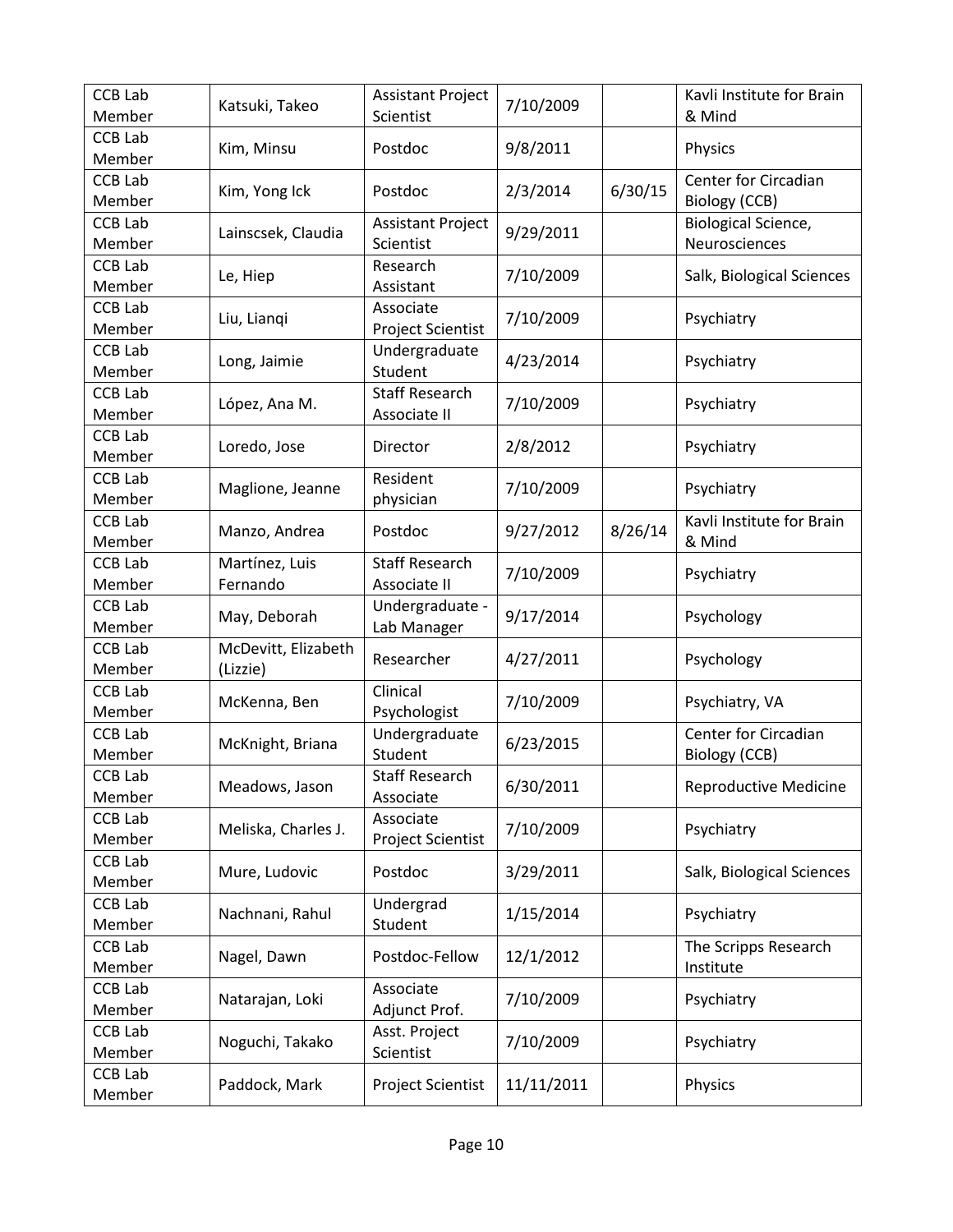| <b>CCB Lab</b><br>Member | Pongsawakul,      | Postdoc                 | 3/1/2014   |         | Center for Circadian            |
|--------------------------|-------------------|-------------------------|------------|---------|---------------------------------|
| <b>CCB Lab</b>           | Pagkapol (Yhew)   |                         |            |         | <b>Biology (CCB)</b>            |
|                          | Prindle, Arthur   | Postdoc                 | 6/1/2014   |         | <b>Biological Sciences,</b>     |
| Member                   |                   |                         |            |         | Microbiology                    |
| <b>CCB Lab</b>           | Sancar, Cigdem    | Postdoc                 | 5/18/2015  |         | Center for Circadian            |
| Member                   |                   |                         |            |         | Biology (CCB)                   |
| <b>CCB Lab</b>           | Seidner, Glen     | Postdoc                 | 2/9/2011   |         | Pharmacology                    |
| Member                   |                   |                         |            |         |                                 |
| <b>CCB Lab</b>           | Seluzicki, Adam   | Postdoc                 | 6/4/2014   |         | Salk, Biological Sciences       |
| Member                   |                   |                         |            |         |                                 |
| <b>CCB Lab</b>           | Sheredos,         | Postdoc                 | 7/10/2009  |         | <b>HHMI-Center for</b>          |
| Member                   | Benjamin          |                         |            |         | Circadian Biology (CCB)         |
| <b>CCB Lab</b>           | Shultzaberger,    | Postdoc                 | 4/1/2012   |         | Kavli Institute for Brain       |
| Member                   | Ryan              |                         |            |         | & Mind                          |
| <b>CCB Lab</b>           |                   | Postdoc                 |            |         | Center for Circadian            |
| Member                   | Simkovsky, Ryan   |                         | 3/1/2012   |         | Biology (CCB)                   |
| <b>CCB Lab</b>           |                   |                         |            |         |                                 |
| Member                   | Sonntag, Tim      | Postdoc                 | 7/5/2011   |         | <b>Salk Biological Studies</b>  |
| <b>CCB Lab</b>           |                   | Staff SRA III           |            |         |                                 |
| Member                   | Sorenson, Diane   | Supervisor              | 7/10/2009  |         | Psychiatry                      |
| <b>CCB Lab</b>           |                   |                         |            |         |                                 |
| Member                   | Sulli, Gabriele   | Postdoc                 | 11/30/2012 |         | Salk, Biological Sciences       |
| <b>CCB Lab</b>           |                   |                         |            |         |                                 |
| Member                   | Sun, Jonathan     | Lab Assistant II        | 9/4/2013   | 10/3/14 | Psychology                      |
|                          |                   |                         |            |         |                                 |
|                          |                   |                         |            |         |                                 |
| <b>CCB Lab</b>           | Taton, Arnaud     | Postdoc                 | 4/26/2011  |         | Biological Science,             |
| Member                   |                   |                         |            |         | Microbiology                    |
| <b>CCB Lab</b>           | Trial, Blake      | <b>Staff Technician</b> | 4/26/2011  |         | <b>Biological Science,</b>      |
| Member                   |                   |                         |            |         | Microbiology                    |
| <b>CCB Lab</b>           | Tseng, Roger      | Postdoc                 | 4/27/2011  |         | Center for Circadian            |
| Member                   |                   |                         |            |         | Biology (CCB)                   |
| <b>CCB Lab</b>           | Uribe, Francisco  | Postdoc                 | 11/30/2012 |         | <b>Biological Science, Cell</b> |
| Member                   |                   |                         |            |         | Development                     |
| <b>CCB Lab</b>           | Wabnik, Krzysztof | Postdoc                 | 12/13/2011 |         | <b>BioCircuits Institute</b>    |
| Member                   |                   |                         |            |         | (BCI)                           |
| <b>CCB Lab</b>           | Wagner, Jenee     | <b>Staff Research</b>   | 7/10/2009  |         | Kavli Institute for Brain       |
| Member                   |                   | Assistant II            |            |         | & Mind                          |
| <b>CCB Lab</b>           | Wang, Lexie       | <b>Staff Research</b>   | 9/28/2011  |         | Psychiatry                      |
| Member                   |                   | Assistant               |            |         |                                 |
| <b>CCB Lab</b>           | Wei, Heather      | <b>Staff Research</b>   | 1/7/2012   |         | Psychiatry,                     |
| Member                   | (Hongbing)        | Associate II            |            |         | Neuroscience                    |
| <b>CCB Lab</b>           | Wu, Meilin        | Postdoc                 | 7/10/2009  |         | Pharmacology                    |
| Member                   |                   |                         |            |         |                                 |
| CCB Lab                  | Xie, Huimin       | Postdoc                 | 6/30/2011  |         | <b>Reproductive Medicine</b>    |
| Member                   |                   |                         |            |         |                                 |
| <b>CCB Lab</b>           | Zarrinpar, Amir   | Postdoc                 | 4/27/2011  |         | Salk, Biological Sciences       |
| Member                   |                   |                         |            |         |                                 |
| CCB Lab<br>Member        | Zhao, Xuan        | Postdoc                 | 7/11/2013  |         | Salk, Biological Sciences       |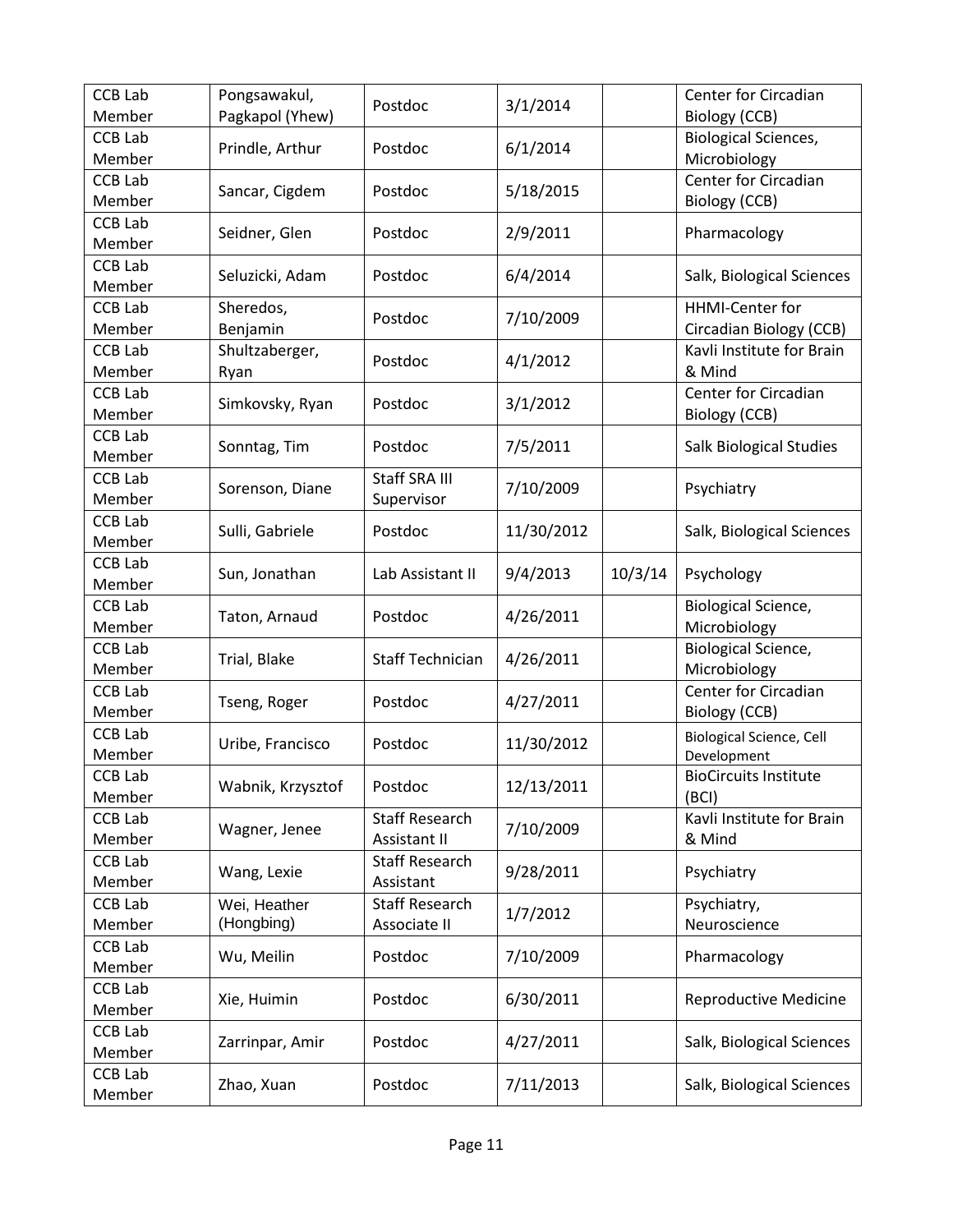## ACADEMIC AFFILIATES

| <b>NAME</b>          | <b>TITLE</b>               | <b>DEPARTMENT</b>              | <b>INSTITUTION</b>      |
|----------------------|----------------------------|--------------------------------|-------------------------|
| Bentley, George      | Assistant Professor        | <b>Integrative Biology</b>     | <b>UC Berkeley</b>      |
|                      |                            | Psychiatry & Human             |                         |
| Bunney, Blynn        | Specialist                 | Behavior                       | <b>UC</b> Irvine        |
|                      | Distinguished              | Psychiatry & Human             |                         |
| Bunney, William      | Professor                  | <b>Behavior</b>                | UC Irvine               |
|                      |                            | Psychiatry and                 |                         |
| Colwell, Chris       | Professor                  | <b>Biobehavioral Sciences</b>  | <b>UCLA</b>             |
| Doyle, Frank         | Professor                  | <b>Chemical Engineering</b>    | <b>UC Santa Barbara</b> |
| Fu, Ying-Hui         | Professor                  | Department of Neurology        | <b>UC San Francisco</b> |
|                      |                            | Department of Plant            |                         |
| Harmer, Stacey       | Professor                  | Biology                        | <b>UC Davis</b>         |
|                      | <b>Adjunct Associate</b>   | <b>Plant and Microbial</b>     |                         |
| Harmon, Frank        | Professor                  | <b>Biology</b>                 | <b>UC Berkeley</b>      |
|                      |                            | Chemistry &                    |                         |
| Hoffmann, Alexander  | Professor                  | Biochemistry                   | <b>UCLA</b>             |
|                      |                            | Psychology and                 |                         |
| Kriegsfeld, Lance    | Professor                  | Neuroscience                   | <b>UC Berkeley</b>      |
|                      |                            | Mechanical &                   |                         |
|                      |                            | Environmental                  |                         |
| Petzold, Linda       | Professor                  | Engineering                    | <b>UC Santa Barbara</b> |
|                      |                            | Developmental & Cell           |                         |
| Plikus, Maksim       | <b>Assistant Professor</b> | Biology                        | UC Irvine               |
| Ptáček, louis        | Professor                  | <b>Department of Neurology</b> | <b>UC San Francisco</b> |
|                      |                            | Department of                  |                         |
| Sassone-Corsi, Paolo | Professor                  | Pharmacology                   | UC Irvine               |
|                      |                            | Department of                  |                         |
| Zhao, Qun-Yong       | Professor                  | Pharmacology                   | <b>UC</b> Irvine        |
|                      |                            | Psysiology & Integrative       |                         |
| Zucker, Irving       | <b>Professor Emeritus</b>  | <b>Biology</b>                 | <b>UC Berkeley</b>      |

## GRADUATE STUDENTS

| <b>NAME</b>           | <b>ADVISOR</b> | <b>START DATE</b> | <b>END DATE</b> | <b>HOME</b><br><b>DEPARTMENT</b>    | <b>DEGREE / CONFERAL</b><br><b>DATE</b> |
|-----------------------|----------------|-------------------|-----------------|-------------------------------------|-----------------------------------------|
| Baumgart, Leo         | Hasty          | 8/27/2013         |                 | Bioengineering                      |                                         |
| Benegiamo,<br>Giorgia | Panda          | 7/2/2013          |                 | Salk, Biological<br><b>Sciences</b> |                                         |
| Csicsery, Nick        | Hasty          | 8/5/2013          |                 | Bioengineering                      |                                         |
| Din, Omar             | Hasty          | 6/18/2012         |                 | Bioengineering                      |                                         |
| Dueck, Megan          | Hasty          | 10/1/2011         |                 | Bioengineering                      |                                         |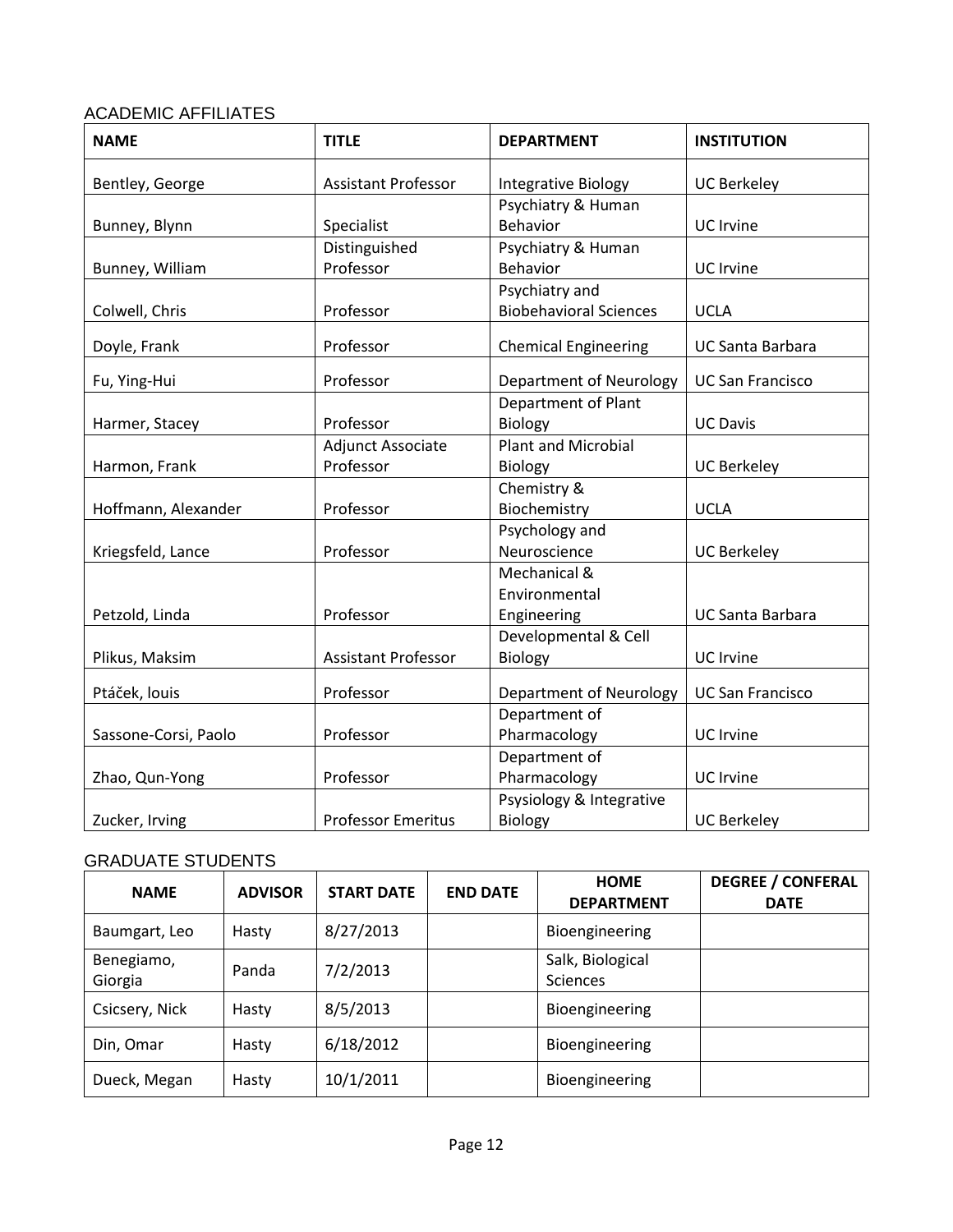| Graham, Garrett           | Hasty           | 1/1/2015   |           | Bioengineering                                 |                 |
|---------------------------|-----------------|------------|-----------|------------------------------------------------|-----------------|
| Li, Zheng                 | Pruneda-<br>Paz | 10/10/2014 |           | <b>Biological Science, Cell</b><br>Development |                 |
| Liu, Cindy                | Panda           | 12/12/2013 |           | Salk, Biological<br><b>Sciences</b>            |                 |
| Luke, Joyce               | Hasty           | 7/10/2009  |           | Bioengineering                                 |                 |
| O'Laughlin, Ricky         | Hasty           | 7/29/2013  |           | Bioengineering                                 |                 |
| Poling, Matthew           | Kauffman        | 7/10/2009  |           | Reproductive<br>Medicine                       |                 |
| Poling, Matthew           | Parry           | 7/10/2009  |           | Reproductive<br>Medicine                       |                 |
| Raiewski, Evan            | Gorman          | 7/10/2009  |           | Psychology                                     |                 |
| Rubin, Ben                | Golden          | 12/12/2013 |           | <b>Center for Circadian</b><br>Biology (CCB)   |                 |
| Sinning, Susan<br>(Mandy) | Gorman          | 7/10/2009  | 10/7/2014 | Psychology                                     | PhD - 10/7/2014 |
| Stasiowski,<br>Elizabeth  | Hasty           | 1/1/2015   |           | Bioengineering                                 |                 |
| Sun, Ruichen              | Greenspan       | 9/27/2012  |           | Kavli Institute for<br>Brain & Mind            |                 |
| Taylor, Brooks            | Hasty           | 7/10/2009  | 3/1/2015  | Bioengineering                                 | PhD - 3/1/2015  |
| Walbeek, Thijs            | Gorman          | 9/17/2014  |           | Psychology                                     |                 |
| Xiong, Liyang             | Tsimring        | 9/1/2014   |           | Physics                                        |                 |

#### VISITORS/VOLUNTEERS

| <b>NAME</b>    | <b>START DATE   END DATE</b> |          | <b>HOME</b><br><b>INSTITUTION</b>      | <b>SOURCE OF SUPPORT</b> |
|----------------|------------------------------|----------|----------------------------------------|--------------------------|
| Cordeiro, Rita | 11/23/2014                   | 2/1/2015 | Germany                                | Home Institution         |
| Orsi, Enrico   | 4/13/2015                    | 9/30/15  | Visitor-Netherlands   Home Institution |                          |

### **University-Industry and University-Government Activities**

Drs. Satchin Panda and Michael Gorman – Joint Center for Biological Timing from the Indo-US Since & Technology Forum.

Drs. Susan Golden and Rakefet Schwarz of Bar-Ilan - NSF- US-Israel Binational Foundation (BSF) Intercellular Communication Underlying Biofilm Development in Cyanobacteria. Drs. David Welsh and Michael McCarthy work at the VA.

#### **Seminars, Lectures, Symposia and Conference programs**

### **Title: CCB Fall Workshop on Biological Timing**

**Date**: Friday, November 14, 2014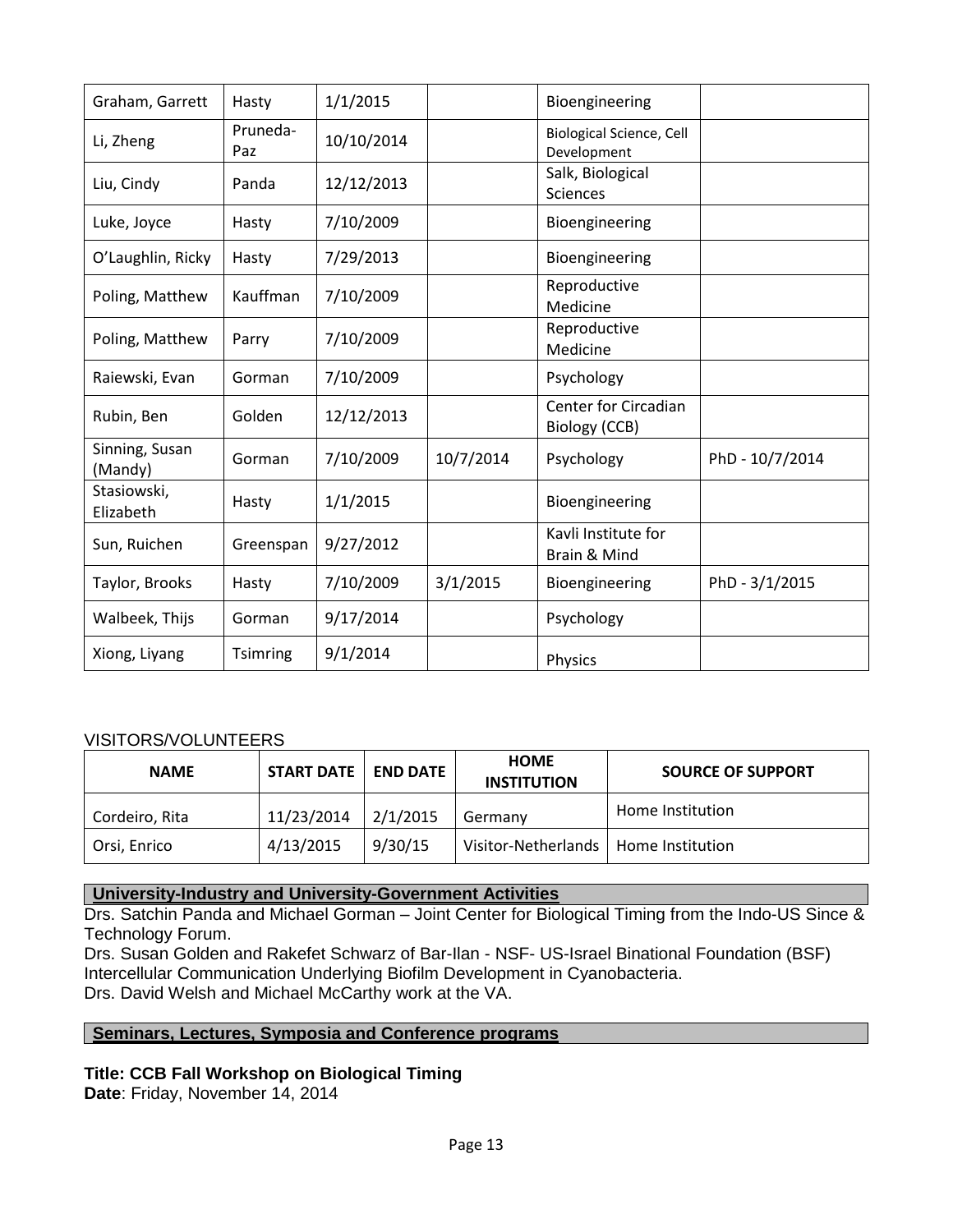### **Presenter(s):**

Paula Desplats - Assistant Professor of Neurosciences, UCSD Spencer Diamond - Graduate Student in Susan Golden Lab, UCSD Hanne Hoffmann - Postdoc in Mellon Lab, UCSD Anne-Laure Huber - Research Associate in Lamia Lab, The Scripps Research Institute Dawn Nagel - Postdoc in Steve Kay Lab, USC Takako Noguchi - Assistant Project Scientist in Gorman and Welsh Labs, UCSD Ryan Shultzaberger - Postdoc in Greenspan Lab, UCSD Ron Szymusiak - Adjunct Professor of Medicine and Neurobiology, UCLA Amir Zarrinpar - Postdoc in Panda Lab, Salk Institute **External UC campus participants:**  Todd Holmes - Professor of Physiology and Biophysics, UC Irvine

Location: UCSD 15<sup>th</sup> Floor, Village West

## **Title: 6th Annual CCB Symposium "From Cells to Clinic"**

**Date**: February 25-27, 2015

**Presenter(s):** 

Edward

- Pontificia Universidad Catolica de Chile Tanya Leise - Amherst College, MA Andrew Liu - University of Memphis, TN Atul Malhotra - UC San Diego, CA Michael McCarthy - UC San Diego, CA Carrie Partch - UC Santa Cruz, CA Ketema Paul - Morehouse School of Medicine, GA Maksim Plikus - UC Irvine, CA Pagkapol DeLong - University of Hawaii, HI Jennifer Evans - Marquette University, WI Paul Hardin - Texas A&M University, TX Steve Horvath - UCLA, CA Luis Larrondo Yhew Pongsawakul - UC San Diego and Salk Institute, CA Mark Rosekind - National Highway Traffic Safety Administration, Washington DC Lev Tsimring - UC San Diego, CA [King-Wai Yau](http://neuroscience.jhu.edu/resources/directory/faculty/King-Wai-Yau) - Johns Hopkins School of Medicine, MD Phyllis Zee - Northwestern University, IL Jamie Zeitzer - Stanford School of Medicine, CA **Location:** Sanford Consortium Auditorium, UCSD

### **Title: CCB Workshop on Circadian Rhythms & Shiftwork**

**Date:** Wednesday, February 25, 2015 **Presenter(s):**  Phyllis Zee - Director of the Center for Sleep and Circadian Medicine, Northwestern University Feinberg School of Medicine Michael Gorman - Professor of Psychology, UC San Diego Sonia Ancoli-Israel - Professor Emeritus of Psychiatry and Medicine, UC San Diego **Location:** Sanford Consortium Auditorium

**Title: 27th Annual Society for Light Treatment & Biological Rhythms (SLTBR) Date:** June 27-28, 2015 **Presenter(s):**  Benita Middleton, University of Surre, UK Michael Terman, Columbia University, NY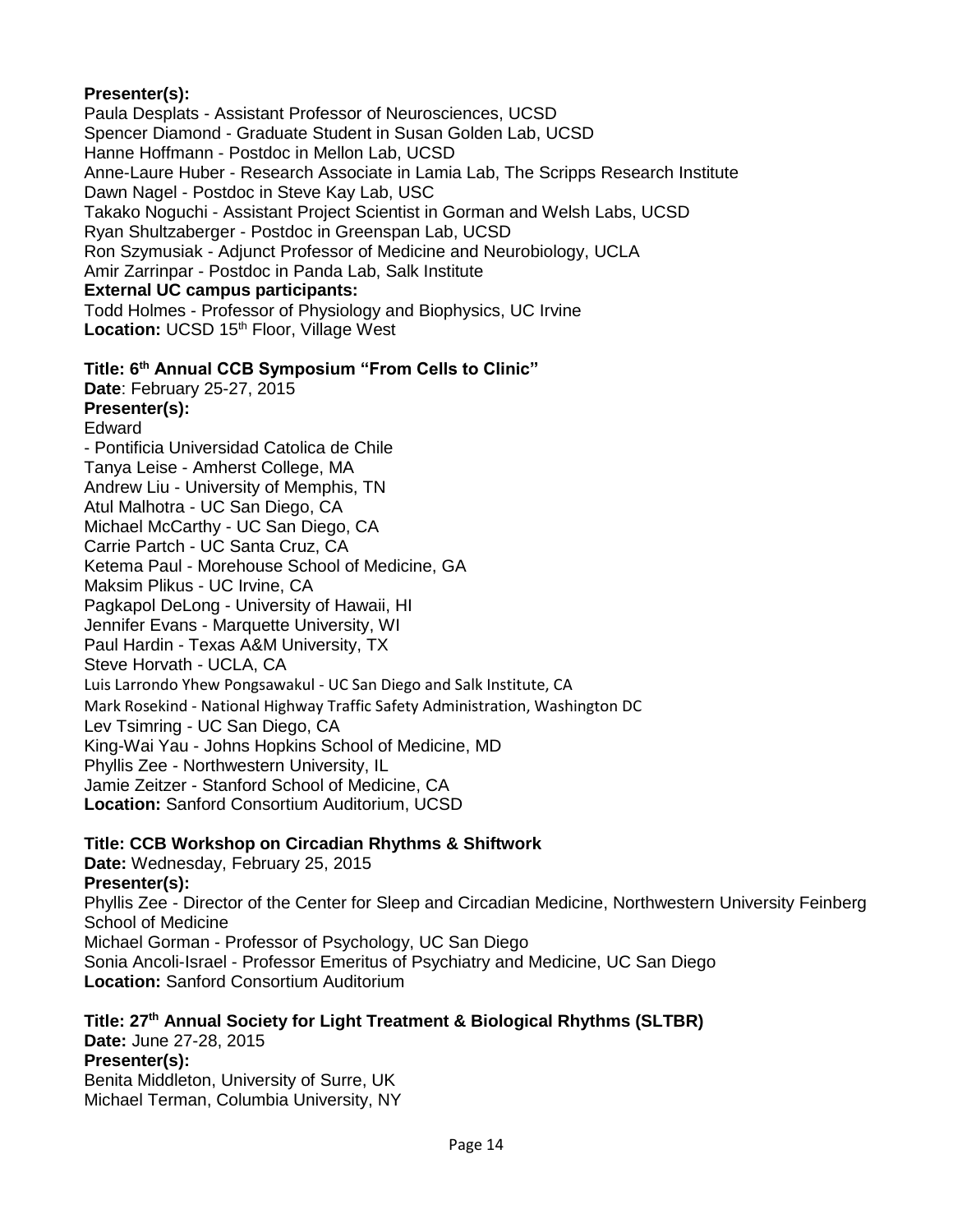Francesco Benedetti, Department of Clinical Neurosciences, Milano, Italy Robert Levitan, Campbell Family Mental Health Research Institute, Canada Dan Kripke, UC San Diego, CA Gena Glickman, UC San Diego, CA Kate Kaplan, Cognitive Behavioral Therapy, Palo Alto, CA Sara Mednick, UC Riverside, CA Sonia Ancoli-Israel, UC San Diego, CA Barbara Parry, UC San Diego, CA Michael Gorman, UC San Diego, CA Shanaz Diessler, University of Lausanne, Switzerland Johannes Regente, Department of sleep medicine, Germany John Hogenesch, University of Cincinnati, OH Alfred Lewy, Oregon Health & Sciences University, OR Susan Golden, UC San Diego, CA Michael Young, The Rockefeller University, NY Mirjam Münch, Charité University Medicine, Germany Megan Miller, University of Pittsburgh, PA Mohammed AlBreiki, University of Surrey, UK Takuya Yoshiike, Shiga University, Japan Sandra Kooij, The Hague, Netherlands Brenda McMahon, Copenhagen University, Denmark Michael McCarthy, UC San Diego, CA Raymond Lam, Vancouver Coastal Health, Canada Kelly J. Rohan, University of Vermont, VA Barbara Parry, UC San Diego, CA

### **ORU Publications**

#### **The 3 Most Cited Publications of the ORU**

To be provided at next 5-year review.

#### **Publications**

#### **CCB Publications – 7-1-2014 to 6-30-2015**

#### **Susan Golden**

Journals

The circadian oscillator in Synechococcus elongatus controls metabolite partitioning during diurnal growth.

Diamond S, Jun D, Rubin BE, Golden SS.

Proc Natl Acad Sci U S A. 2015 Apr 14;112(15):E1916-25. doi: 10.1073/pnas.1504576112. Epub 2015 Mar 30.

Photosynthetic bio-manufacturing: food, fuel, and medicine for the 21st century. Mayfield S, Golden SS. Photosynth Res. 2015 Mar;123(3):225-6. doi: 10.1007/s11120-014-0063-z. No abstract available.

PMID: 25676708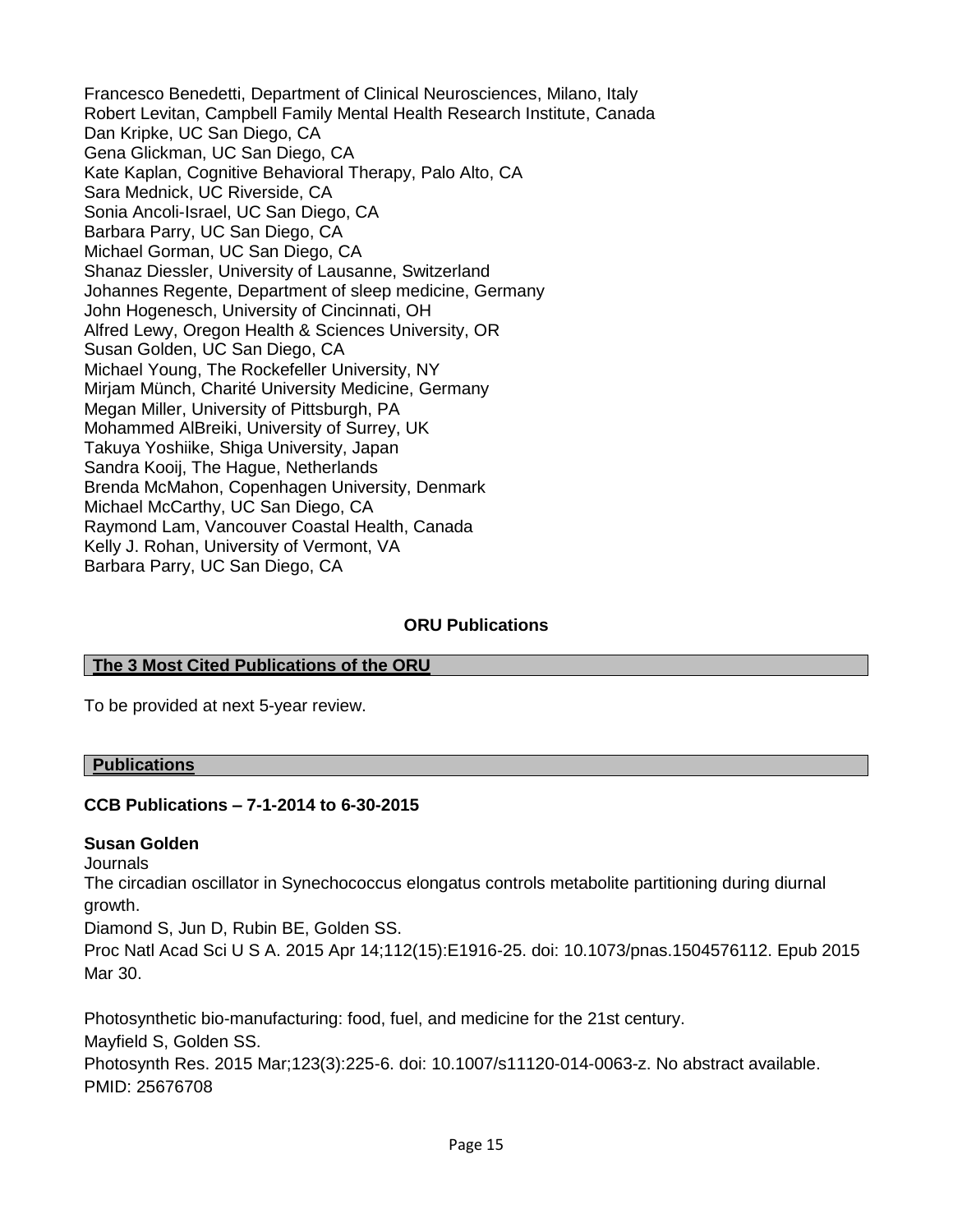Best practices for fluorescence microscopy of the cyanobacterial circadian clock. Cohen SE, Erb ML, Pogliano J, Golden SS. Methods Enzymol. 2015;551:211-21. doi: 10.1016/bs.mie.2014.10.014. Epub 2014 Dec 26. PMID: 25662459

Detecting KaiC phosphorylation rhythms of the cyanobacterial circadian oscillator in vitro and in vivo. Kim YI, Boyd JS, Espinosa J, Golden SS. Methods Enzymol. 2015;551:153-73. doi: 10.1016/bs.mie.2014.10.003. Epub 2014 Dec 27.

High-throughput and quantitative approaches for measuring circadian rhythms in cyanobacteria using bioluminescence.

Shultzaberger RK, Paddock ML, Katsuki T, Greenspan RJ, Golden SS.

Methods Enzymol. 2015;551:53-72. doi: 10.1016/bs.mie.2014.10.010. Epub 2014 Dec 26. PMID: 25662451

Cross-talk and regulatory interactions between the essential response regulator RpaB and cyanobacterial circadian clock output.

Espinosa J, Boyd JS, Cantos R, Salinas P, Golden SS, Contreras A.

Proc Natl Acad Sci U S A. 2015 Feb 17;112(7):2198-203. doi: 10.1073/pnas.1424632112. Epub 2015 Feb 4. PMID: 25653337

Single mutations in sasA enable a simpler ΔcikA gene network architecture with equivalent circadian properties.

Shultzaberger RK, Boyd JS, Katsuki T, Golden SS, Greenspan RJ. Proc Natl Acad Sci U S A. 2014 Nov 25;111(47):E5069-75. doi: 10.1073/pnas.1419902111. Epub 2014 Nov 10.

PMID: 25385627

Dynamic localization of the cyanobacterial circadian clock proteins. Cohen SE, Erb ML, Selimkhanov J, Dong G, Hasty J, Pogliano J, Golden SS. Curr Biol. 2014 Aug 18;24(16):1836-44. doi: 10.1016/j.cub.2014.07.036. Epub 2014 Aug 7. PMID: 25127213

Broad-host-range vector system for synthetic biology and biotechnology in cyanobacteria. Taton A, Unglaub F, Wright NE, Zeng WY, Paz-Yepes J, Brahamsha B, Palenik B, Peterson TC, Haerizadeh F, Golden SS, Golden JW. Nucleic Acids Res. 2014;42(17):e136. doi: 10.1093/nar/gku673. Epub 2014 Jul 29. PMID: 25074377

### **Jeff Hasty**

**Journals** 

Distributed classifier based on genetically engineered bacterial cell cultures. Didovyk A, Kanakov OI, Ivanchenko MV, Hasty J, Huerta R, Tsimring L. ACS Synth Biol. 2015 Jan 16;4(1):72-82. doi: 10.1021/sb500235p. Epub 2014 Nov 11. PMID: 25349924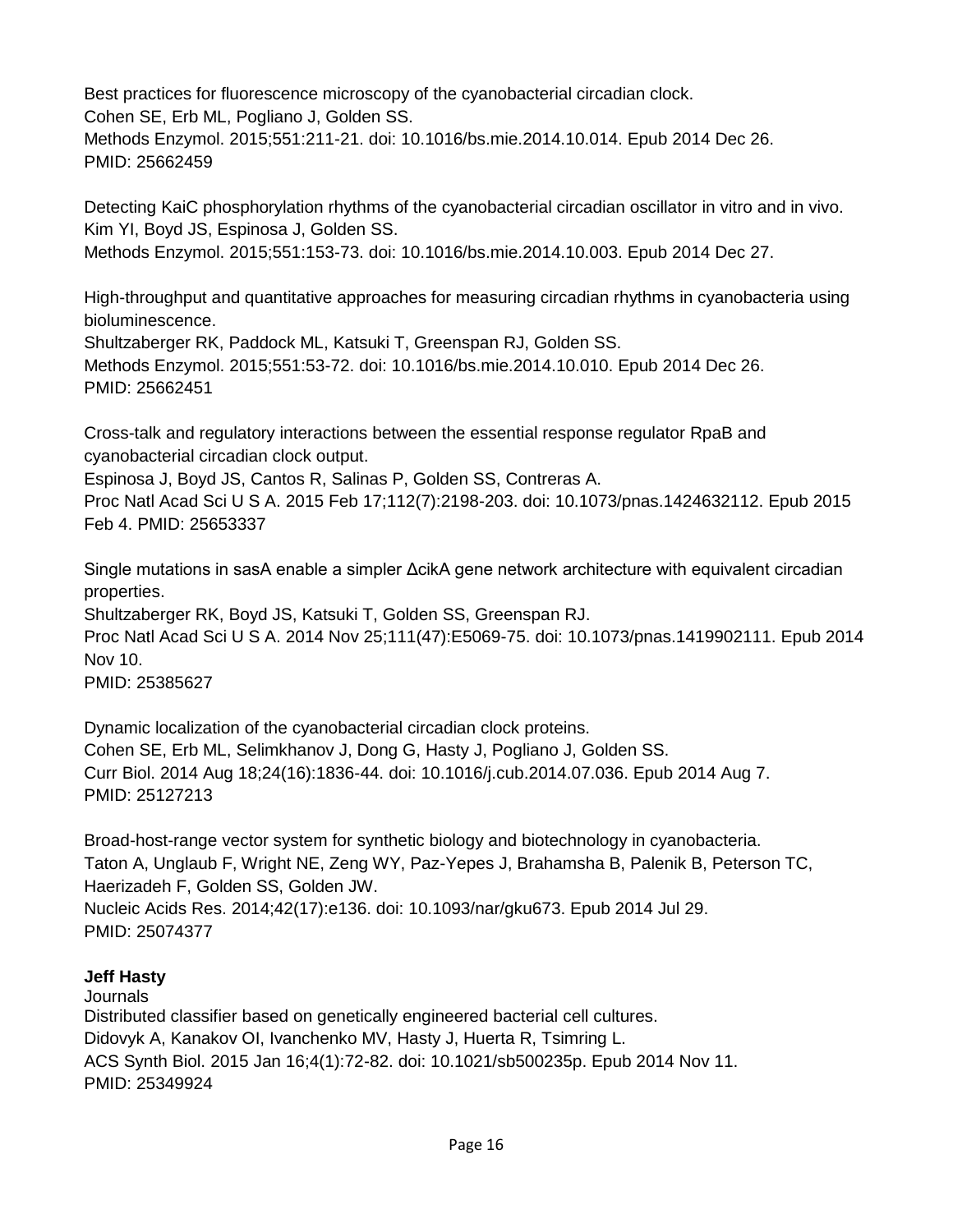Synchronization of degrade-and-fire oscillations via a common activator. Mather W, Hasty J, Tsimring LS. Phys Rev Lett. 2014 Sep 19;113(12):128102. Epub 2014 Sep 16. PMID: 25279645

Dynamic localization of the cyanobacterial circadian clock proteins. Cohen SE, Erb ML, Selimkhanov J, Dong G, Hasty J, Pogliano J, Golden SS. Curr Biol. 2014 Aug 18;24(16):1836-44. doi: 10.1016/j.cub.2014.07.036. Epub 2014 Aug 7. PMID: 25127213

### **Lev Tsimring**

**Journals** 

Considering the kinetics of mRNA synthesis in the analysis of the genome and epigenome reveals determinants of co-transcriptional splicing.

Davis-Turak JC, Allison K, Shokhirev MN, Ponomarenko P, Tsimring LS, Glass CK, Johnson TL, Hoffmann A.

Nucleic Acids Res. 2015 Jan;43(2):699-707. doi: 10.1093/nar/gku1338. Epub 2014 Dec 24. PMID: 25541195

Systems biology. Accurate information transmission through dynamic biochemical signaling networks. Selimkhanov J, Taylor B, Yao J, Pilko A, Albeck J, Hoffmann A, Tsimring L, Wollman R. Science. 2014 Dec 12;346(6215):1370-3. doi: 10.1126/science.1254933. PMID: 25504722

Synchronization of degrade-and-fire oscillations via a common activator.

Mather W, Hasty J, Tsimring LS. Phys Rev Lett. 2014 Sep 19;113(12):128102. Epub 2014 Sep 16. PMID: 25279645

## **Michael Gorman**

**Journals** 

Structure of the lysine specific protease Kgp from Porphyromonas gingivalis, a target for improved oral health.

Gorman MA, Seers CA, Michell BJ, Feil SC, Huq NL, Cross KJ, Reynolds EC, Parker MW. Protein Sci. 2015 Jan;24(1):162-6. doi: 10.1002/pro.2589. Epub 2014 Dec 3. PMID: 25327141

Determinants of oligosaccharide specificity of the carbohydrate binding modules of AMP-activated protein kinase. Mobbs JI, Koay A, Di Paolo A, Bieri M, Petrie EJ, Gorman MA, Doughty L, Parker MW, Stapleton D, Griffin MD, Gooley PR. Biochem J. 2015 Mar 16. [Epub ahead of print]

**David Welsh** 

**Journals**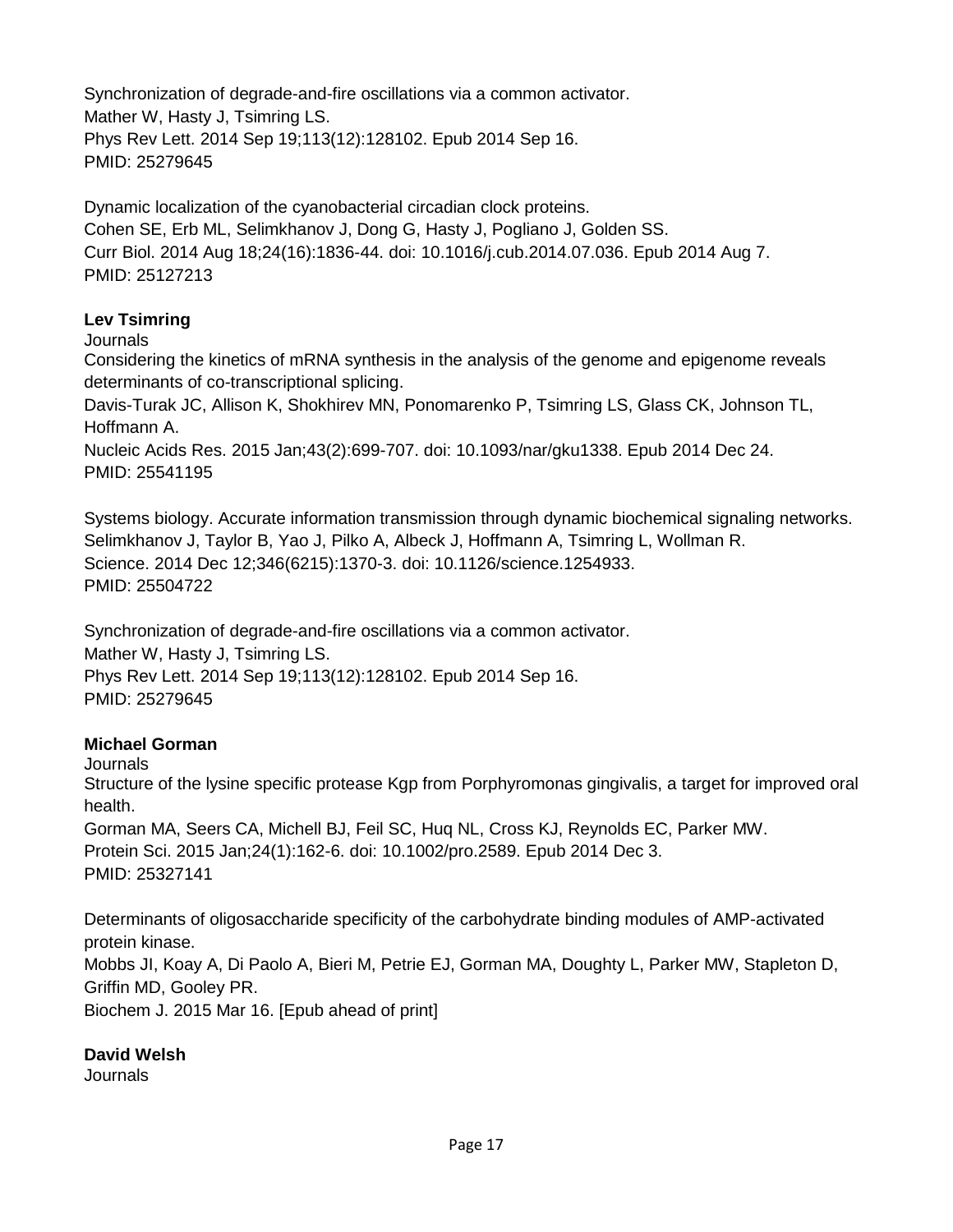Light evokes rapid circadian network oscillator desynchrony followed by gradual phase retuning of synchrony.

Roberts L, Leise TL, Noguchi T, Galschiodt AM, Houl JH, Welsh DK, Holmes TC. Curr Biol. 2015 Mar 30;25(7):858-67. doi: 10.1016/j.cub.2015.01.056. Epub 2015 Mar 5. PMID: 25754644

Circadian clock and stress interactions in the molecular biology of psychiatric disorders. Landgraf D, McCarthy MJ, Welsh DK.

Curr Psychiatry Rep. 2014 Oct;16(10):483. doi: 10.1007/s11920-014-0483-7. PMID: 25135782

## **Joanne Chory**

Journals Subcellular Redistribution of Root Aquaporins Induced by Hydrogen Peroxide. Wudick MM, Li X, Valentini V, Geldner N, Chory J, Lin J, Maurel C, Luu DT. Mol Plant. 2015 Mar 6. pii: S1674-2052(15)00168-9. doi: 10.1016/j.molp.2015.02.017. [Epub ahead of print] PMID: 25749111

NIK1-mediated translation suppression functions as a plant antiviral immunity mechanism. Zorzatto C, Machado JP, Lopes KV, Nascimento KJ, Pereira WA, Brustolini OJ, Reis PA, Calil IP, Deguchi M, Sachetto-Martins G, Gouveia BC, Loriato VA, Silva MA, Silva FF, Santos AA, Chory J, Fontes EP.

Nature. 2015 Feb 23. doi: 10.1038/nature14171. [Epub ahead of print]

Sustained NIK-mediated antiviral signalling confers broad-spectrum tolerance to begomoviruses in cultivated plants.

Brustolini OJ, Machado JP, Condori-Apfata JA, Coco D, Deguchi M, Loriato VA, Pereira WA, Alfenas-Zerbini P, Zerbini FM, Inoue-Nagata AK, Santos AA, Chory J, Silva FF, Fontes EP. Plant Biotechnol J. 2015 Feb 16. doi: 10.1111/pbi.12349. [Epub ahead of print] PMID: 25688422

Internalization and vacuolar targeting of the brassinosteroid hormone receptor BRI1 are regulated by ubiquitination.

Martins S, Dohmann EM, Cayrel A, Johnson A, Fischer W, Pojer F, Satiat-Jeunemaître B, Jaillais Y, Chory J, Geldner N, Vert G.

Nat Commun. 2015 Jan 21;6:6151. doi: 10.1038/ncomms7151. PMID: 25608221

The growth-defense pivot: crisis management in plants mediated by LRR-RK surface receptors. Belkhadir Y, Yang L, Hetzel J, Dangl JL, Chory J. Trends Biochem Sci. 2014 Oct;39(10):447-56. doi: 10.1016/j.tibs.2014.06.006. Epub 2014 Aug 1. Review.

PMID: 25089011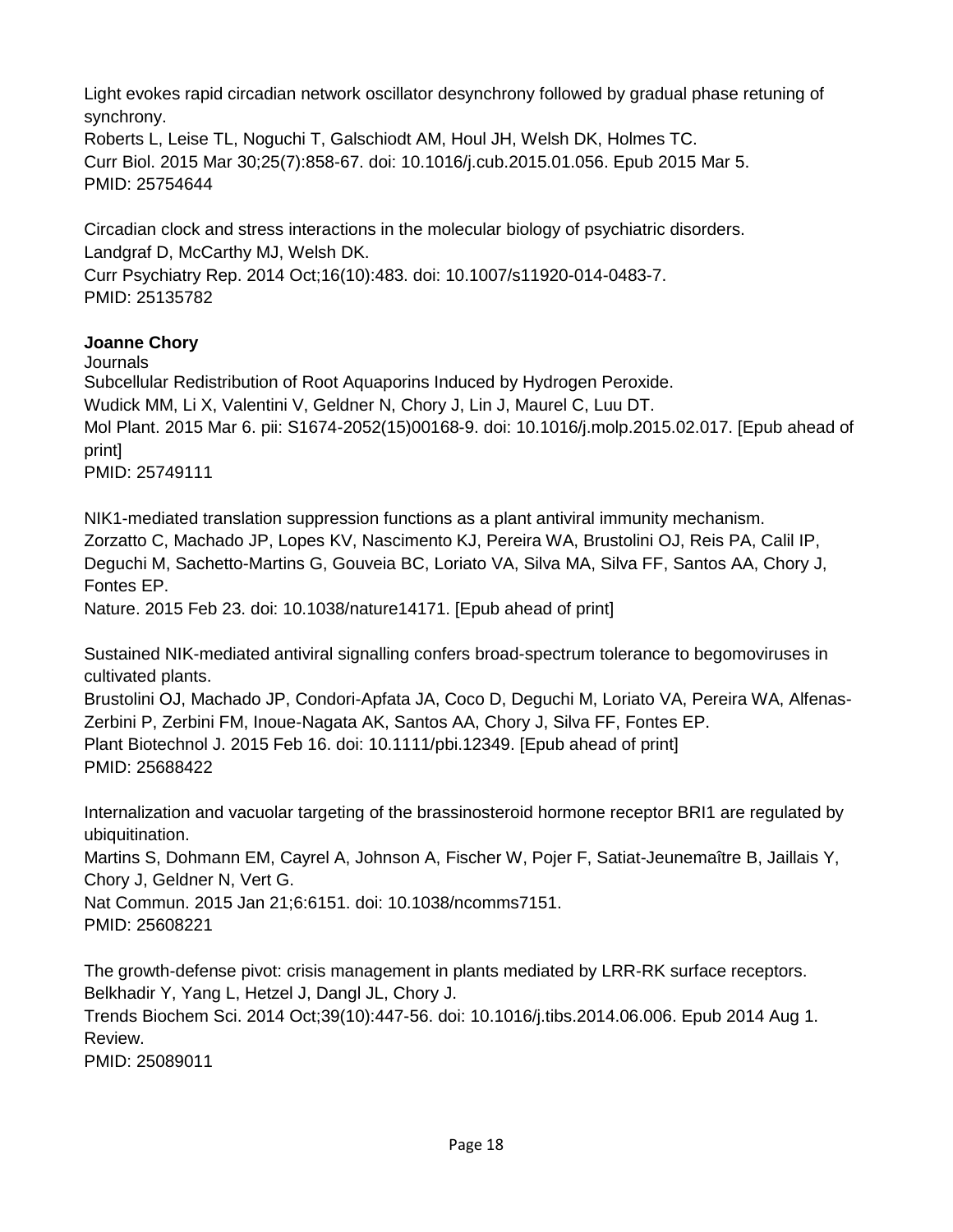Phytochrome A antagonizes PHYTOCHROME INTERACTING FACTOR 1 to prevent over-activation of photomorphogenesis. Krzymuski M, Cerdán PD, Zhu L, Vinh A, Chory J, Huq E, Casal JJ. Mol Plant. 2014 Sep;7(9):1415-28. doi: 10.1093/mp/ssu078. Epub 2014 Jul 9. PMID: 25009301

## Interview

Interview with Joanne Chory. Chory J. Trends Biochem Sci. 2014 Oct;39(10):435-6. doi: 10.1016/j.tibs.2014.08.002. Epub 2014 Sep 11. No abstract available.

### **Sonia Ancoli-Israel**

**Journals** Wake up time, light, and mood in a population sample age 40-64 years. Endo T, Kripke DF, Ancoli-Israel S. Psychiatry Investig. 2015 Apr;12(2):177-82. doi: 10.4306/pi.2015.12.2.177. Epub 2014 Dec 12. PMID: 25866517

Associations between sleep-disordered breathing, nocturnal hypoxemia, and subsequent cognitive decline in older community-dwelling men: the osteoporotic fractures in men sleep study. Blackwell T, Yaffe K, Laffan A, Redline S, Ancoli-Israel S, Ensrud KE, Song Y, Stone KL; Osteoporotic Fractures in Men Study Group. J Am Geriatr Soc. 2015 Mar;63(3):453-61. doi: 10.1111/jgs.13321. Epub 2015 Mar 2.

PMID: 25803785

Use of non-benzodiazepine sedative hypnotics and risk of falls in older men. Diem SJ, Ewing SK, Stone KL, Ancoli-Israel S, Redline S, Ensrud KE; the Osteoporotic Fractures in Men (MrOS) Study Group. J Gerontol Geriatr Res. 2014 Jul 1;3(3):158. PMID: 25587493

Vitamin D and actigraphic sleep outcomes in older community-dwelling men: the MrOS sleep study. Massa J, Stone KL, Wei EK, Harrison SL, Barrett-Connor E, Lane NE, Paudel M, Redline S, Ancoli-Israel S, Orwoll E, Schernhammer E.

Sleep. 2015 Feb 1;38(2):251-7. doi: 10.5665/sleep.4408. PMID: 25581929

Sleep-disordered breathing and functional decline in older women. Spira AP, Stone KL, Rebok GW, Punjabi NM, Redline S, Ancoli-Israel S, Yaffe K. J Am Geriatr Soc. 2014 Nov;62(11):2040-6. doi: 10.1111/jgs.13108. Epub 2014 Nov 6. PMID: 25376169

Weaker circadian activity rhythms are associated with poorer executive function in older women. Walsh CM, Blackwell T, Tranah GJ, Stone KL, Ancoli-Israel S, Redline S, Paudel M, Kramer JH, Yaffe K.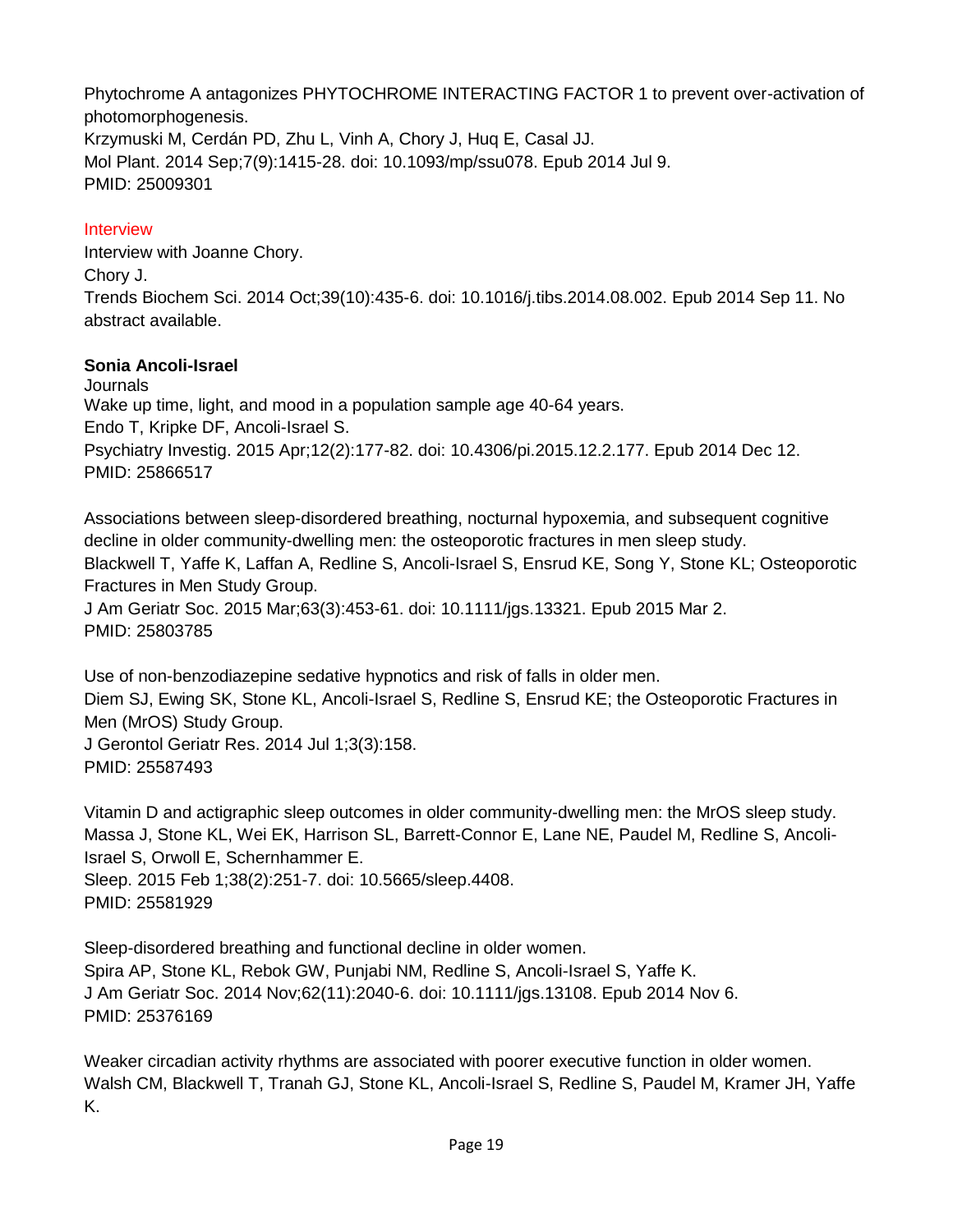Sleep. 2014 Dec 1;37(12):2009-16. doi: 10.5665/sleep.4260. PMID: 25337947

Relationships Between Sleep Stages and Changes in Cognitive Function in Older Men: The MrOS Sleep Study.

Song Y, Blackwell T, Yaffe K, Ancoli-Israel S, Redline S, Stone KL; Osteoporotic Fractures in Men (MrOS) Study Group.

Sleep. 2015 Mar 1;38(3):411-21. doi: 10.5665/sleep.4500. PMID: 25325465

Circadian rest/activity rhythms in knee osteoarthritis with insomnia: A study of osteoarthritis patients and pain-free controls with insomnia or normal sleep.

Spira AP, Runko VT, Finan PH, Kaufmann CN, Bounds SC, Liu L, Buenaver LF, McCauley LM, Ancoli-Israel S, Smith MT.

Chronobiol Int. 2015 Mar;32(2):242-7. doi: 10.3109/07420528.2014.965314. Epub 2014 Oct 7. PMID: 25290041

Hypoxia during sleep and the risk of falls and fractures in older men: the Osteoporotic Fractures in Men Sleep Study.

Cauley JA, Blackwell TL, Redline S, Ensrud KE, Ancoli-Israel S, Fink HA, Orwoll ES, Stone KL; Osteoporotic Fractures in Men Study.

J Am Geriatr Soc. 2014 Oct;62(10):1853-9. doi: 10.1111/jgs.13069. Epub 2014 Oct 3. PMID: 25283237

Circadian rest-activity rhythms predict future increases in depressive symptoms among communitydwelling older men. Smagula SF, Ancoli-Israel S, Blackwell T, Boudreau R, Stefanick ML, Paudel ML, Stone KL, Cauley JA; Osteoporotic Fractures in Men (MrOS) Research Group. Am J Geriatr Psychiatry. 2015 May;23(5):495-505. doi: 10.1016/j.jagp.2014.06.007. Epub 2014 Jun 26. PMID: 25066948

Parkinson's disease and REM sleep behavior disorder result in increased non-motor symptoms. Neikrug AB, Avanzino JA, Liu L, Maglione JE, Natarajan L, Corey-Bloom J, Palmer BW, Loredo JS, Ancoli-Israel S.

Sleep Med. 2014 Aug;15(8):959-66. doi: 10.1016/j.sleep.2014.04.009. Epub 2014 May 10. PMID: 24938585

Impairment in circadian activity rhythms occurs during dexamethasone therapy in children with leukemia.

Rogers VE, Zhu S, Ancoli-Israel S, Hinds PS. Pediatr Blood Cancer. 2014 Nov;61(11):1986-91. doi: 10.1002/pbc.25147. Epub 2014 Jul 25. PMID: 25066691

Subjective and objective sleep disturbance and longitudinal risk of depression in a cohort of older women.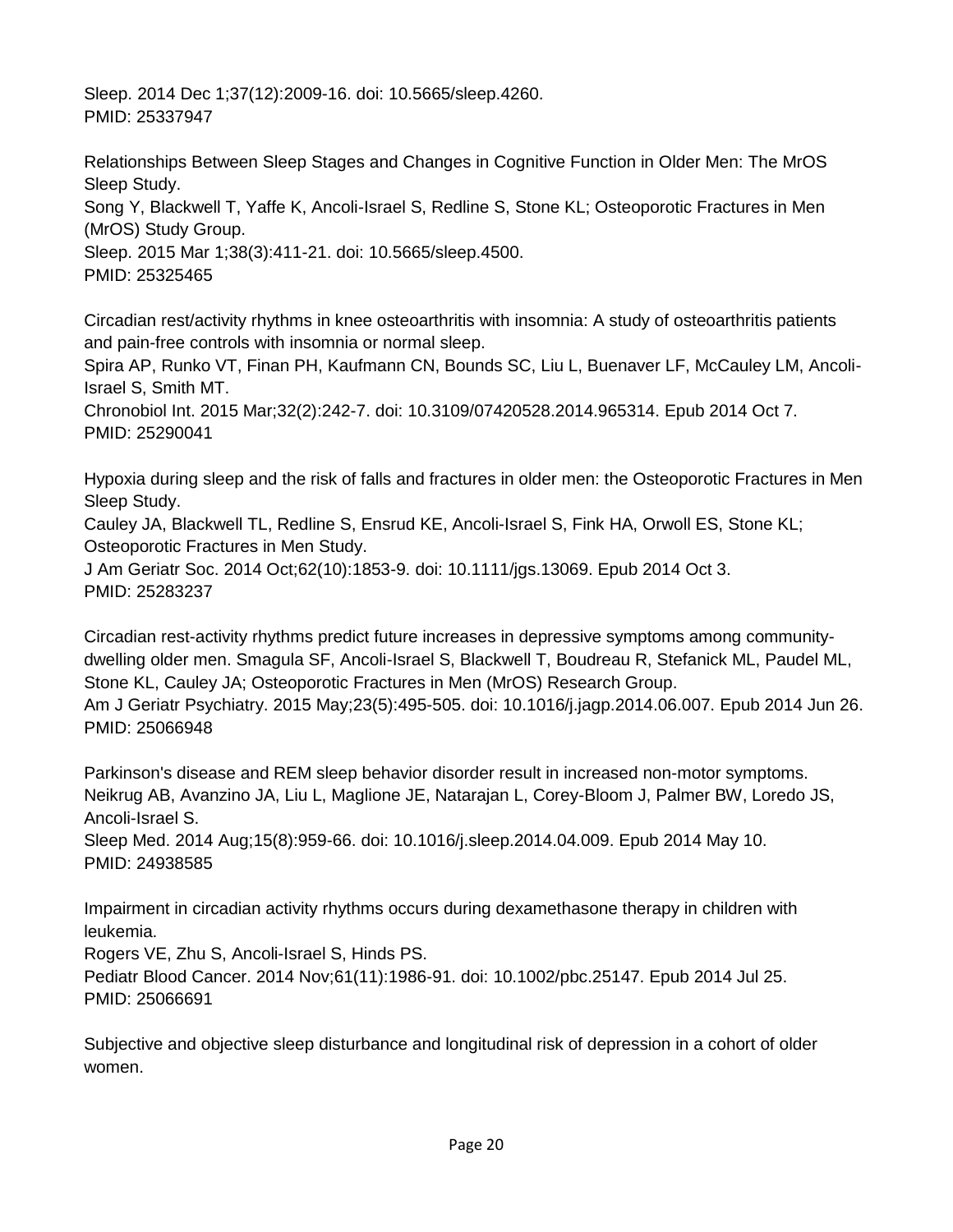Maglione JE, Ancoli-Israel S, Peters KW, Paudel ML, Yaffe K, Ensrud KE, Stone KL; Study of Osteoporotic Fractures Research Group. Sleep. 2014 Jul 1;37(7):1179-87. doi: 10.5665/sleep.3834.

```
PMID: 25061246
```
Systematic light exposure in the treatment of cancer-related fatigue: a preliminary study. Redd WH, Valdimarsdottir H, Wu LM, Winkel G, Byrne EE, Beltre MA, Liebman ES, Erazo T, Hayes JA, Isola L, Scigliano E, Meschian Y, Lutgendorf S, Ancoli-Israel S.

Psychooncology. 2014 Dec;23(12):1431-4. doi: 10.1002/pon.3553. Epub 2014 May 2. No abstract available.

PMID: 24798589

Sleep, fatigue, depression, and circadian activity rhythms in women with breast cancer before and after treatment: a 1-year longitudinal study.

Ancoli-Israel S, Liu L, Rissling M, Natarajan L, Neikrug AB, Palmer BW, Mills PJ, Parker BA, Sadler GR, Maglione J.

Support Care Cancer. 2014 Sep;22(9):2535-45. doi: 10.1007/s00520-014-2204-5. Epub 2014 Apr 15. PMID: 24733634

Positive affect and sleep in spousal Alzheimer caregivers: a longitudinal study. von Känel R, Mausbach BT, Ancoli-Israel S, Mills PJ, Dimsdale JE, Patterson TL, Grant I. Behav Sleep Med. 2014 Sep 3;12(5):358-72. doi: 10.1080/15402002.2013.819470. Epub 2013 Oct 24. PMID: 24156281

Impaired prefrontal sleep spindle regulation of hippocampal-dependent learning in older adults. Mander BA, Rao V, Lu B, Saletin JM, Ancoli-Israel S, Jagust WJ, Walker MP. Cereb Cortex. 2014 Dec;24(12):3301-9. doi: 10.1093/cercor/bht188. Epub 2013 Jul 30. PMID: 23901074

# **Paula Desplats**

# **Journals**

Epigenetic alterations in the brain associated with HIV-1 infection and methamphetamine dependence. Desplats P, Dumaop W, Cronin P, Gianella S, Woods S, Letendre S, Smith D, Masliah E, Grant I. PLoS One. 2014 Jul 23;9(7):e102555. doi: 10.1371/journal.pone.0102555. eCollection 2014. PMID: 25054922

ESCRT-mediated uptake and degradation of brain-targeted α-synuclein single chain antibody attenuates neuronal degeneration in vivo. Spencer B, Emadi S, Desplats P, Eleuteri S, Michael S, Kosberg K, Shen J, Rockenstein E, Patrick C,

Adame A, Gonzalez T, Sierks M, Masliah E. Mol Ther. 2014 Oct;22(10):1753-67. doi: 10.1038/mt.2014.129. Epub 2014 Jul 10. PMID: 25008355

Perinatal programming of neurodevelopment: epigenetic mechanisms and the prenatal shaping of the brain.

Desplats PA.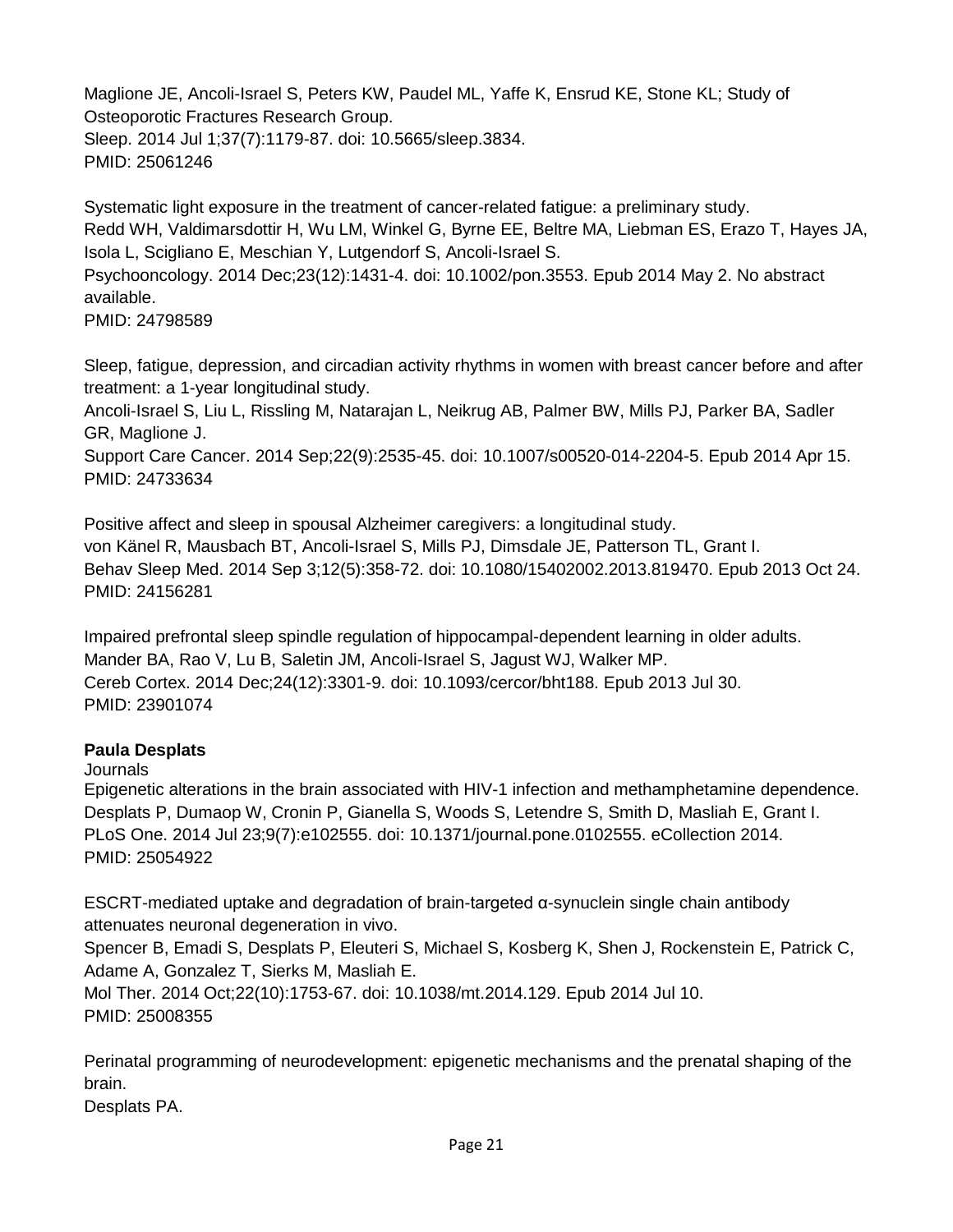Adv Neurobiol. 2015;10:335-61. doi: 10.1007/978-1-4939-1372-5\_16. PMID: 25287548

### **Sean Drummond**

**Journals** Obstructive Sleep Apnea and Posttraumatic Stress Disorder among OEF/OIF/OND Veterans. Colvonen PJ, Masino T, Drummond SP, Myers US, Angkaw AC, Norman SB. J Clin Sleep Med. 2015 Feb 10. pii: jc-00285-14. [Epub ahead of print] PMID: 25665698

Sleep variability in military-related PTSD: a comparison to primary insomnia and healthy controls. Straus LD, Drummond SP, Nappi CM, Jenkins MM, Norman SB. J Trauma Stress. 2015 Feb;28(1):8-16. doi: 10.1002/jts.21982. Epub 2015 Jan 28. PMID: 25630526

Brain functional correlates of working memory: reduced load-modulated activation and deactivation in aging without hyperactivation or functional reorganization.

Kaup AR, Drummond SP, Eyler LT.

J Int Neuropsychol Soc. 2014 Oct;20(9):945-50. doi: 10.1017/S1355617714000824. Epub 2014 Sep 29.

PMID: 25263349

Fear conditioning, safety learning, and sleep in humans. Marshall AJ, Acheson DT, Risbrough VB, Straus LD, Drummond SP. J Neurosci. 2014 Aug 27;34(35):11754-60. doi: 10.1523/JNEUROSCI.0478-14.2014. PMID: 25164670

Prevalence and mental health correlates of sleep disruption among military members serving in a combat zone.

Taylor MK, Hilton SM, Campbell JS, Beckerley SE, Shobe KK, Drummond SP; Behavioral Health Needs Assessment Team.

Mil Med. 2014 Jul;179(7):744-51. doi: 10.7205/MILMED-D-13-00551. PMID: 25003859

Associations between circadian activity rhythms and functional brain abnormalities among euthymic bipolar patients: a preliminary study.

McKenna BS, Drummond SP, Eyler LT.

J Affect Disord. 2014 Aug;164:101-6. doi: 10.1016/j.jad.2014.04.034. Epub 2014 Apr 21. PMID: 24856561

### **Ralph Greenspan**

Jounals Connectomics-Based Analysis of Information Flow in the Drosophila Brain.

Shih CT, Sporns O, Yuan SL, Su TS, Lin YJ, Chuang CC, Wang TY, Lo CC, Greenspan RJ, Chiang AS.